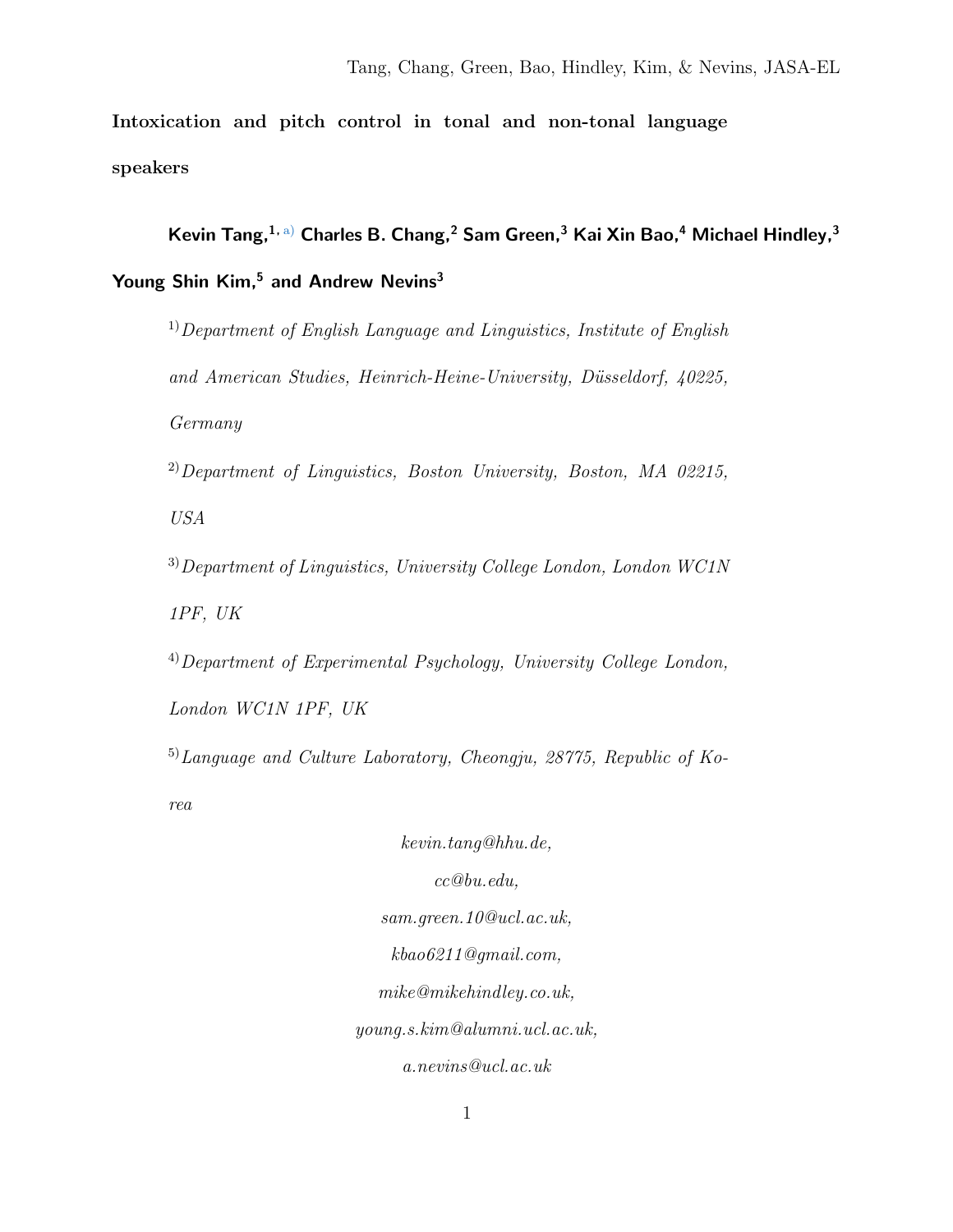(Dated: 6 May 2022)

| $\,$ 1 $\,$    | <b>Abstract:</b> Alcohol intoxication is known to affect pitch variability in |
|----------------|-------------------------------------------------------------------------------|
| $\overline{2}$ | non-tonal languages. In this study, intoxication's effects on pitch were      |
| $\overline{3}$ | examined in tonal and non-tonal language speakers, in both their na-          |
| $\overline{4}$ | tive language (L1; German, Korean, Mandarin) and nonnative language           |
| 5              | (L2; English). Intoxication significantly increased pitch variability in      |
| 6              | the German group (in L1 and L2), but not in the Korean or Mandarin            |
| $\overline{7}$ | groups (in L1 or L2), although there were individual differences. These       |
| 8              | results support the view that pitch control is related to the functional      |
| $\overline{9}$ | load of pitch and is an aspect of speech production that can be advan-        |
| 10             | tageously transferred across languages.                                       |

© 2022 Acoustical Society of America.

<span id="page-1-0"></span> $^{\rm a)}\text{Author}$  to whom correspondence should be addressed.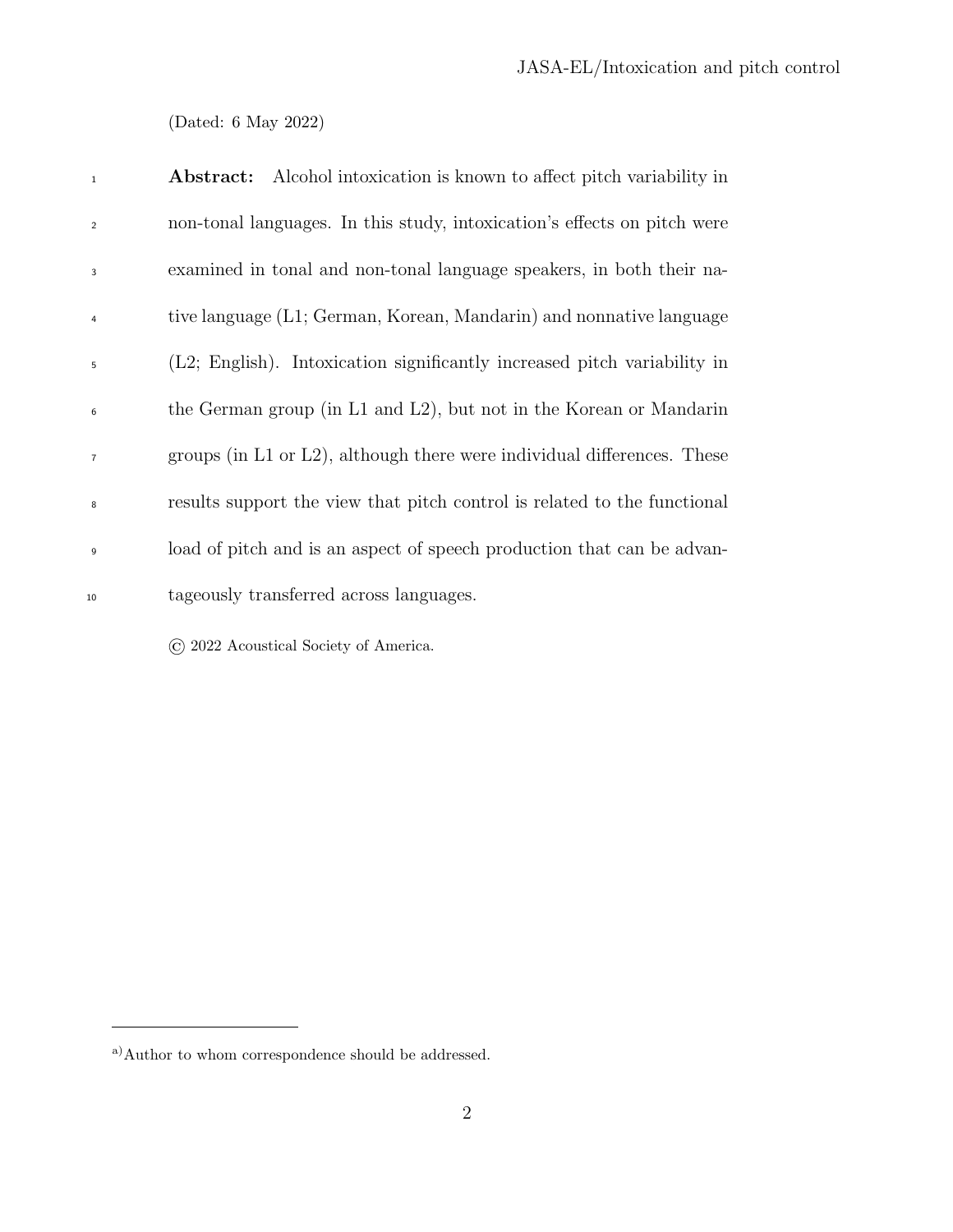# 11 1. Introduction

<sup>12</sup> Consumption of alcohol, a central nervous system depressant, has long been known to affect 1[3](#page-18-1) speech production, including aspects of vocal pitch.<sup>1-3</sup> For example, research on English <sup>14</sup> speakers in a repetition task found that intoxication up to a blood alcohol concentration <sup>15</sup> (BAC) of at least 0.10%, while having little effect on overall mean fundamental frequency  $16 \left(f_0\right)$  level for most speakers, consistently led to higher  $f_0$  variability than in sober (i.e., <sup>17</sup> unintoxicated) speech, an effect "suggesting less precise control of the rate of vocal cord <sup>18</sup> vibration" under intoxication.<sup>[4](#page-18-2)</sup> Although it is not clear whether changes in  $f_0$  variability can <sup>19</sup> be used to reliably identify intoxication, the finding of increased  $f_0$  variability in intoxicated <sup>20</sup> speech has been replicated in other studies of English, which have also evinced individual differences in the presence and/or directionality of an intoxication effect on mean  $f_0$  level.<sup>[5](#page-18-3)[,6](#page-18-4)</sup> 21

<sup>22</sup> Previous studies of other languages have contributed to a fuller picture of how speak-<sup>23</sup> ers' pitch control may be affected by intoxication, suggesting that there may be considerable <sup>24</sup> crosslinguistic variability in this regard. On the one hand, German speakers have mostly 25 shown an increase in mean  $f_0$  and  $f_0$  range under intoxication, but also a number of individ-<sup>26</sup> ual differences.<sup>[7](#page-18-5)</sup> On the other hand, Japanese speakers have shown a significant decrease in <sup>27</sup> mean  $f_0$ , as well as a non-significant tendency toward an expanded  $f_0$  range.<sup>[8](#page-18-6)</sup> One potential <sup>28</sup> contributor to such crosslinguistic variability is typological variation among languages in the <sup>29</sup> functional role played by a given cue. In the case of  $f_0$ , this may serve primarily to signal 30 pragmatic distinctions at the sentence/utterance level (INTONATION languages; e.g., En-<sup>31</sup> glish), lexical contrasts in part of the vocabulary (pitch accent languages; e.g., Japanese),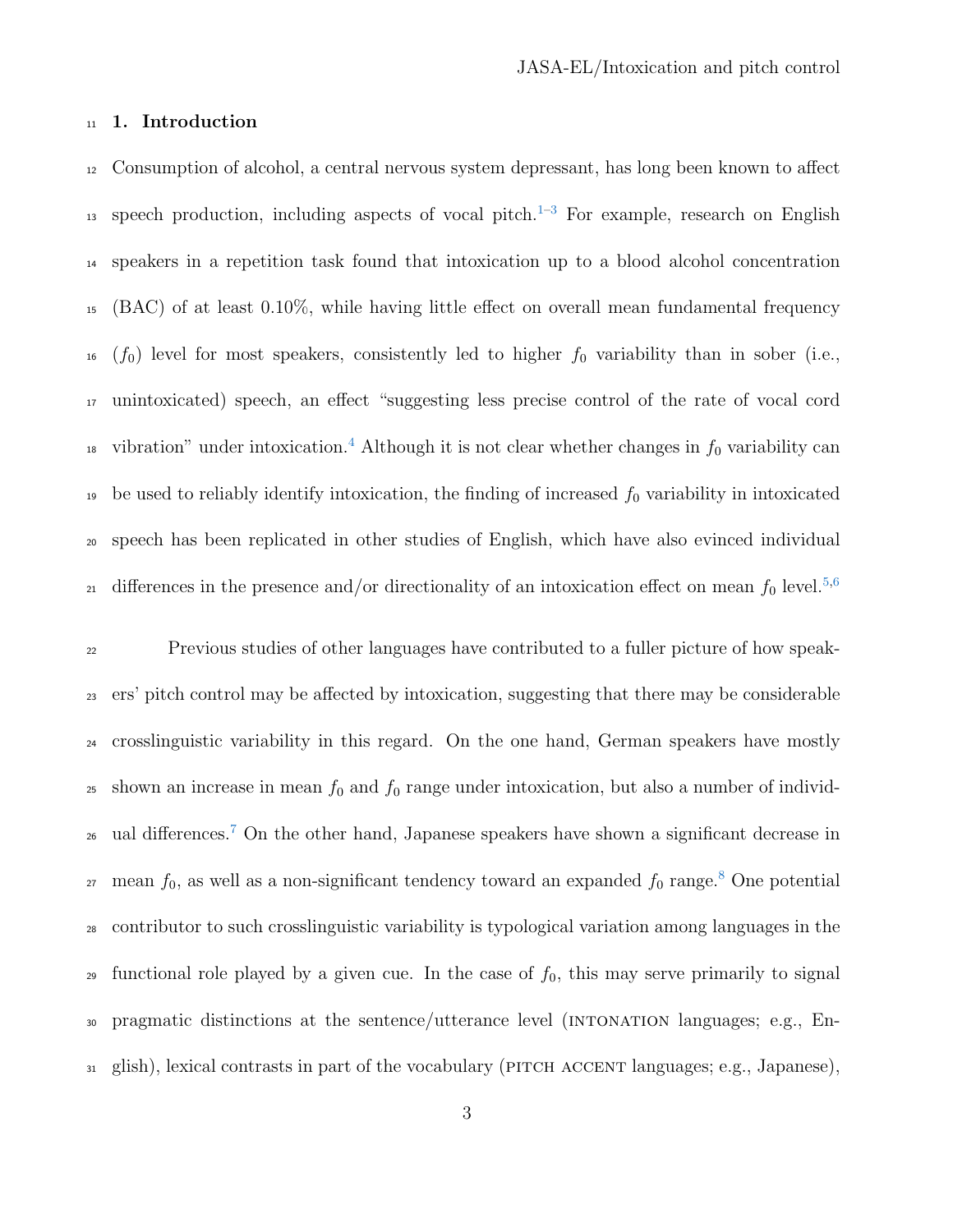32 or lexical contrasts across the entire vocabulary (TONAL languages; e.g., Mandarin Chinese). The fact remains, however, that there are very few acoustic studies of intoxicated speech <sup>34</sup> in languages that are not English, thus limiting any typological account of crosslinguistic variability.

 Apart from typological differences in the role of  $f_0$ , another potential contributor to variation in the effects of intoxication is experience (and proficiency) in the target language. In particular, it has been suggested that effects of intoxication differ for one's native language  $\mathcal{L}(L)$ ; generally an early-learned and relatively strong language) and a nonnative language (L2; generally a later-learned and relatively weaker language). For instance, whereas intoxication has generally been found to negatively affect production in a speaker's L1, it was found to positively affect production in an unfamiliar L2 (as measured by global accent ratings), which was attributed to intoxication modifying a speaker's "language ego" in a manner facilitating <sup>44</sup> authentic (i.e., native-like) L2 pronunciation.<sup>[9](#page-19-0)</sup> Along the same lines, Dutch speakers have shown a detrimental effect of alcohol consumption on the clarity of their L1 (Dutch) speech but no such effect on the perceived nativelikeness of their L2 (English) speech.<sup>[10](#page-19-1)</sup> 

 Notably, the L1-L2 disparities in intoxication effects at a global level stand in con- trast to the findings of acoustic studies of bilingual speech, which often provide evidence of similarities—and, by implication, interconnections—between the L1 and L2, including  $\omega$  in aspects of prosody.<sup>[11](#page-19-2)[–14](#page-19-3)</sup> Findings showing crosslinguistic influence related to pitch con- trol have been reported for  $f_0$  alignment in L1 Dutch-L2 Greek and L1 German-L2 English s2 speakers,<sup>[15](#page-20-0)[,16](#page-20-1)</sup>  $f_0$  range for L1 Welsh-L2 English speakers (albeit mostly for males),<sup>[17](#page-20-2)</sup> and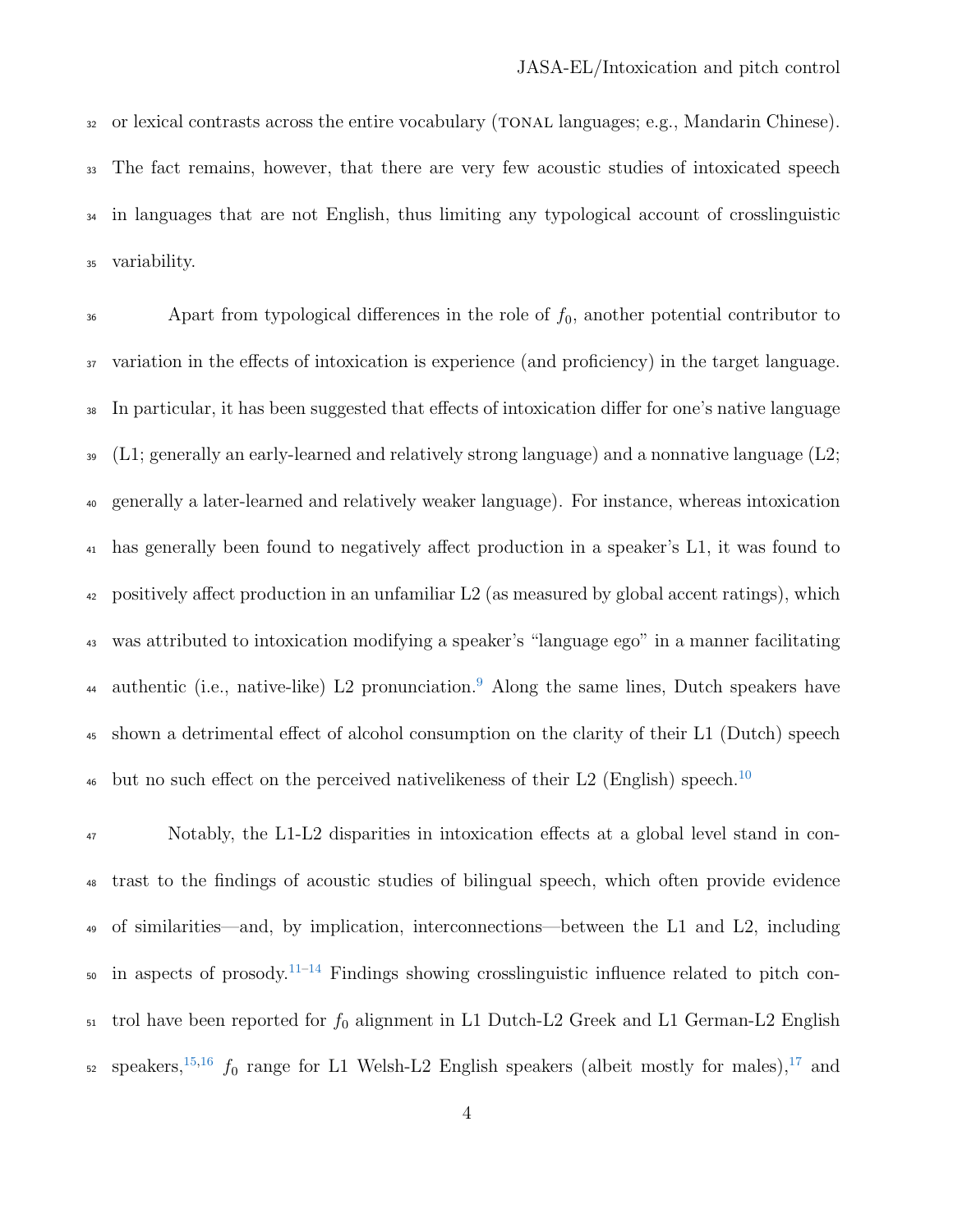$53 \text{ } f_0$  level for L1 English-L2 Korean speakers,  $18-20$  $18-20$  consistent with the view that there is a  $\frac{1}{54}$  crosslinguistically "shared control mechanism for  $f_0$  modulation."<sup>[18](#page-20-3)</sup> Few studies, however,  $55$  have examined  $f_0$  variability crosslinguistically, much less in conditions that undermine ar-<sup>56</sup> ticulatory control such as intoxication.

<sup>57</sup> Thus, in the current study we bring together typological and acquisition-related con-<sup>58</sup> cerns to ask two questions regarding the effects of alcohol intoxication on speech production. <sup>59</sup> First, does intoxication affect pitch variability similarly across languages that differ in the  $\omega$  level of pitch control they require, such as tonal and non-tonal languages  $(Q1)$ ? Second, <sup>61</sup> do sequential bilinguals of diverse L1-L2 backgrounds show similar effects of intoxication on  $\epsilon_2$  pitch variability in their L1 and L2 (Q2)? To investigate these questions, we carried out a <sup>63</sup> bilingual acoustic study of intoxicated speech produced by L2 English speakers from three L1 <sup>64</sup> backgrounds: German (an intonation language), Korean (an intonation language with tone-<sup>65</sup> like contrasts in certain phrase-prosodic positions),  $2^{1,22}$  $2^{1,22}$  $2^{1,22}$  and Mandarin (a tonal language). <sup>66</sup> Under the assumption that speakers' articulatory control of a phonetic cue reflects the cue's  $\sigma$  relative functional load in the language (i.e., the unique linguistic burden it bears in signaling  $\epsilon_{\text{68}}$  contrasts),<sup>[23](#page-21-0)</sup> L1 Mandarin speakers will be predisposed toward greater pitch control than L1 <sup>69</sup> German or L1 Korean speakers, because the relative functional load of pitch is the highest  $\sigma$  in Mandarin.<sup>[24](#page-21-1)</sup> This leads to the hypothesis that intoxication will impact the variability of  $\tau_1$  f<sub>0</sub> (the acoustic correlate of pitch) less for L1 Mandarin speakers than for L1 German or  $72$  Korean speakers (H1). Furthermore, if  $f_0$  is indeed modulated at least in part by a control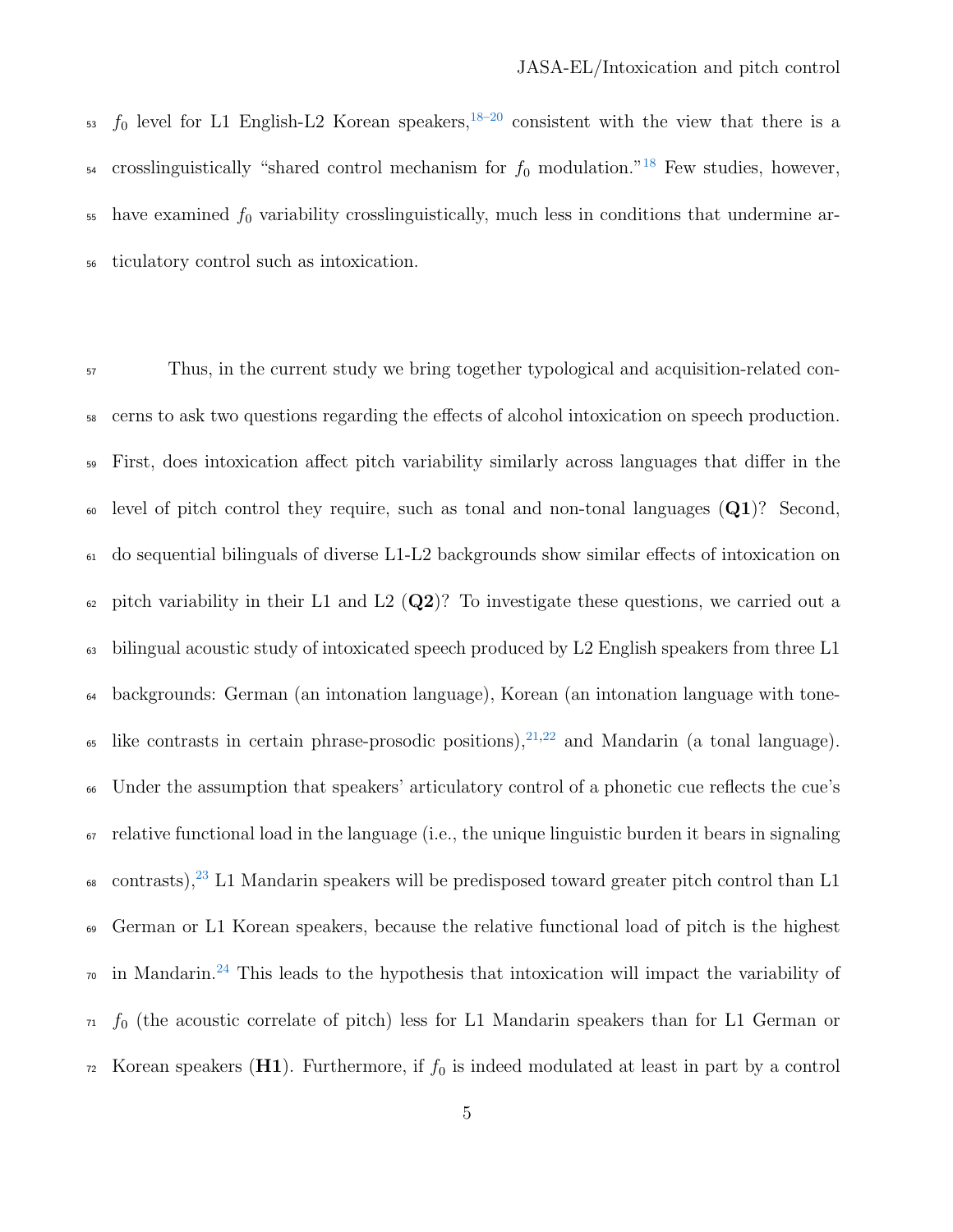mechanism that is shared between languages, this leads to the hypothesis that, for all L1 <sup>74</sup> groups, effects of intoxication on  $f_0$  variability will look similar in the L1 and L2 ( $\textbf{H2}$ ).

# 2. Methods

#### 2.1 Participants

 $\pi$  In order to be included in the study, participants had to: (a) identify as a native speaker  $\tau_8$  of one of the target L1s, (b) identify as an L2 speaker of English, (c) be at least 21 years old, (d) not have been diagnosed with hearing deficits or speaking disorders, (e) not be currently pregnant, and (f) not be struggling with alcohol-related problems of any kind 81 (e.g., alcoholism). The three L1 groups comprised native speakers of German ( $N = 8$ ; 4f, 82 4m;  $M_{age} = 27.1$  yr,  $SD = 4.3$ ), Korean ( $N = 8$ ; 8f, 0m;  $M_{age} = 27.1$  yr,  $SD = 3.8$ ), and 83 Mandarin ( $N = 17$ ; 10f, 7m;  $M_{age} = 23.8$  yr,  $SD = 1.5$ ) who were born and raised/educated in an L1-dominant environment (i.e., Germany, South Korea, mainland China, respectively) and self-reported their L2 English level as fluent. In the Korean group, most participants (7) were from Seoul or the surrounding Gyeonggi province, with one from the North Gyeongsang province; thus, most spoke Seoul Korean or a similar dialect. In all groups, most participants were students who had been living in the UK for  $1-2$  years at the time of the study.

 Two types of objective data on participants' L2 English proficiency were collected. First, International English Language Testing System (IELTS) scores were collected if avail- able. IELTS scores were high overall and did not differ significantly between groups (Welch-92 corrected two-sample  $|t|$ s < 1.7,  $p s > 0.05$ ). The group means were all in the 7.0 band of the IELTS scale, which indicates being a "good" user of the English language and translates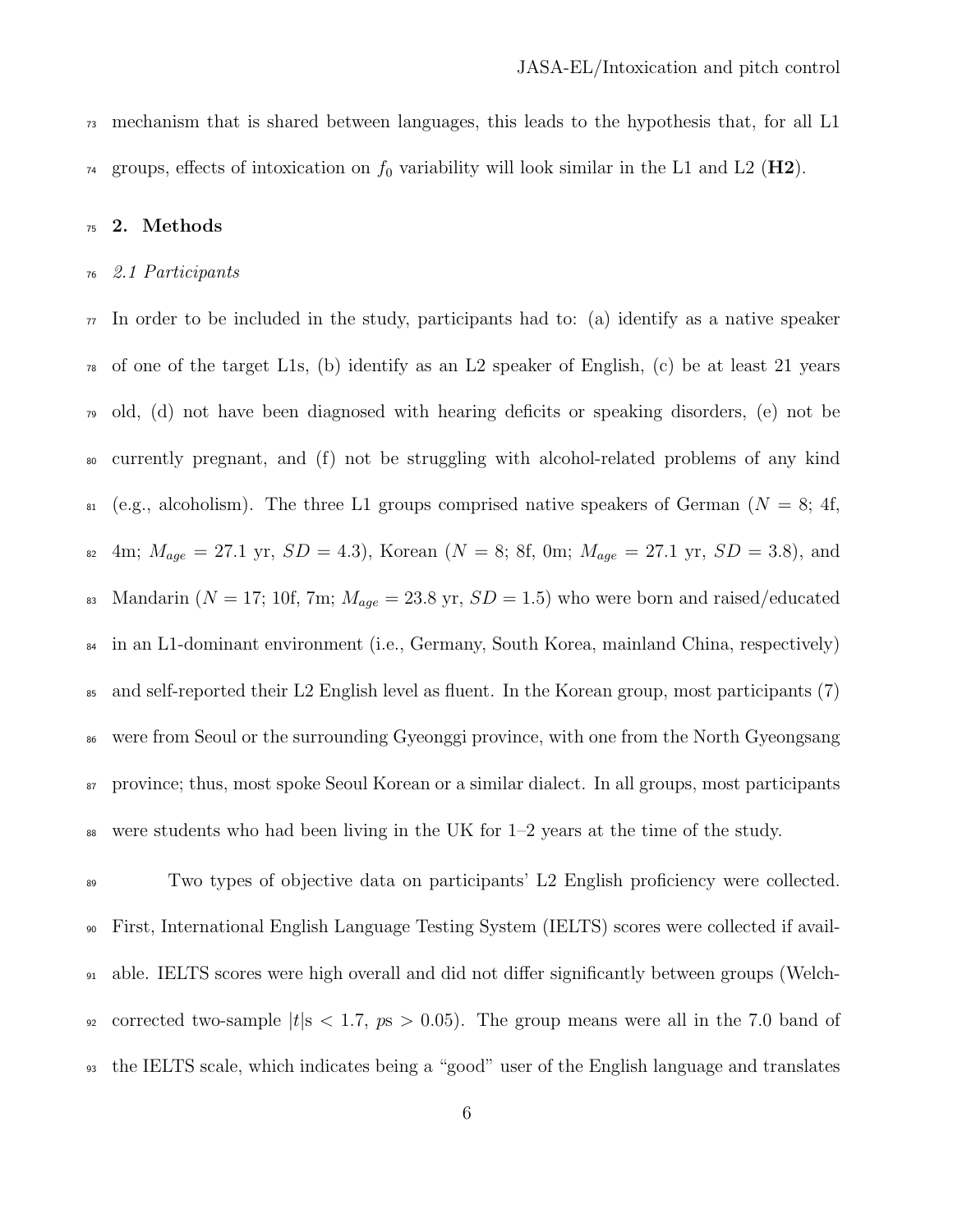to a "lower advanced" (C1) level of proficiency in the Common European Framework of Reference (CEFR).[25](#page-21-2) 

<sup>96</sup> Second, vocabulary-based LexTALE<sup>[26](#page-21-3)</sup> scores were collected from the Korean and Mandarin groups only. LexTALE scores were high (in the 60s) and did not differ significantly 98 between groups (Welch-corrected two-sample  $|t| = 0.410$ ,  $p = 0.680$ ). The group means were consistent with "upper intermediate" (B2) proficiency in the CEFR. Thus, both proficiency metrics suggested that participants were relatively proficient users of English.

### 2.2 Materials

<sup>102</sup> The speech materials for each language were based on dialogues in a play or drama: *Goncourt* <sup>103</sup> oder Die Abschaffung des Todes for German,<sup>[27](#page-21-4)</sup> Coffee Prince for Korean,<sup>[28](#page-21-5)</sup> Two Dogs' Opin-ions on Life for Mandarin,<sup>[29](#page-21-6)</sup> and The Good Doctor ("The Governess", scene 3) for English.<sup>[30](#page-21-7)</sup> The original text of each dialogue was edited to ensure that it was gender-neutral, emotionally neutral (e.g., by removing jokes), contemporary (e.g., by removing archaic words), without overly long turns, and representative of the phonemic inventory of the language.<sup>[31](#page-21-8)</sup> 

# 2.3 Procedure

 The speaking task was completed in a sound-insulated room in London. Participants were instructed to read the two target dialogues naturally (i.e., not to put on an acting voice) and were seated in front of a microphone while facing the experimenter; the two went through each target dialogue together, with the participant reading one character's lines and the experimenter reading the other's lines. Recordings were made at 44.1 kHz with 16-bit reso-lution in stereo and were then converted to mono using Audacity.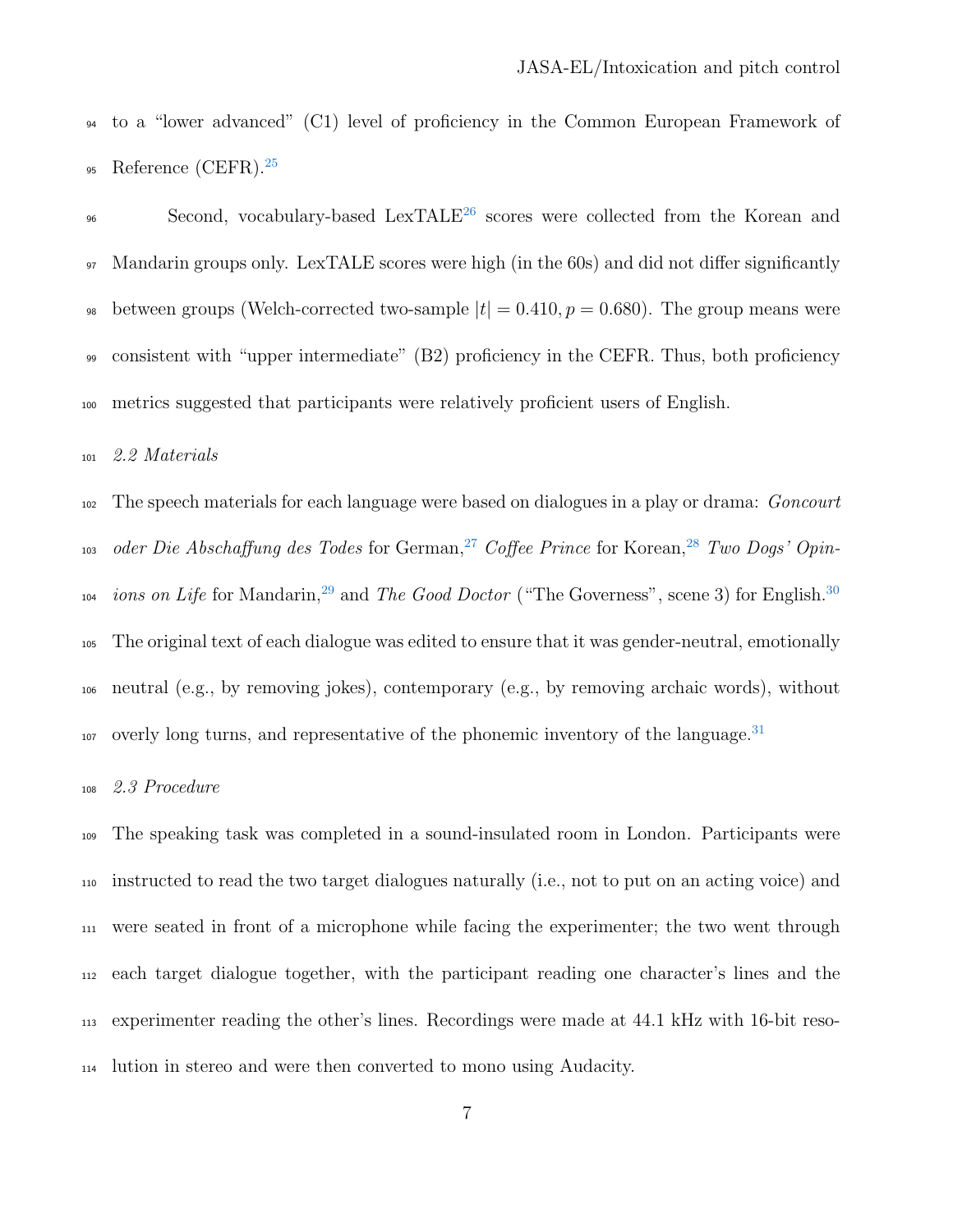Participants read the target dialogues in two drinking conditions (sober and intox- icated) in separate sessions on different days, no more than 14 days apart. They were instructed not to eat, drink, or use mouthwash in the two hours before each session and not to smoke in the half hour before each session. With the exception of the Korean speakers 119 (who completed the conditions in the same order: SOBER, then INTOXICATED), the order in which the drinking conditions were completed was counterbalanced across participants. The LexTALE proficiency test was completed at the end of the sober condition.

 In both conditions, participants' BAC was tested and monitored using a breathalyzer (AlcoMate Premium AL-7000). BAC was measured at the start of the session to ensure that participants came in with no alcohol in their system. In the INTOXICATED condition, participants consumed a predetermined amount of alcohol (vodka or rum, mixed with orange, lemon, or apple juice), estimated on the basis of their self-reported weight and BAC charts, to reach a target BAC of 0.12%. Three-quarters of the alcohol was first poured into a glass; participants then decided on the amount of mixer and drank the mixture at their own pace. BAC was tested 15 minutes after the mixture was consumed and then every 3–5 minutes <sup>130</sup> until it went over  $0.12\%$  and dropped back down to  $0.12\%$ . If BAC never got up to  $0.12\%$  at  $_{131}$  this point, a small top-up was given from the remaining alcohol. Once BAC had hit  $0.12\%$ , participants were taken into the recording room to complete the speaking task.

2.4 Analysis

 For the purposes of analysis, each audio recording was divided into a set of utterances. An utterance was defined as a breath group, a stretch of speech often flanked by silent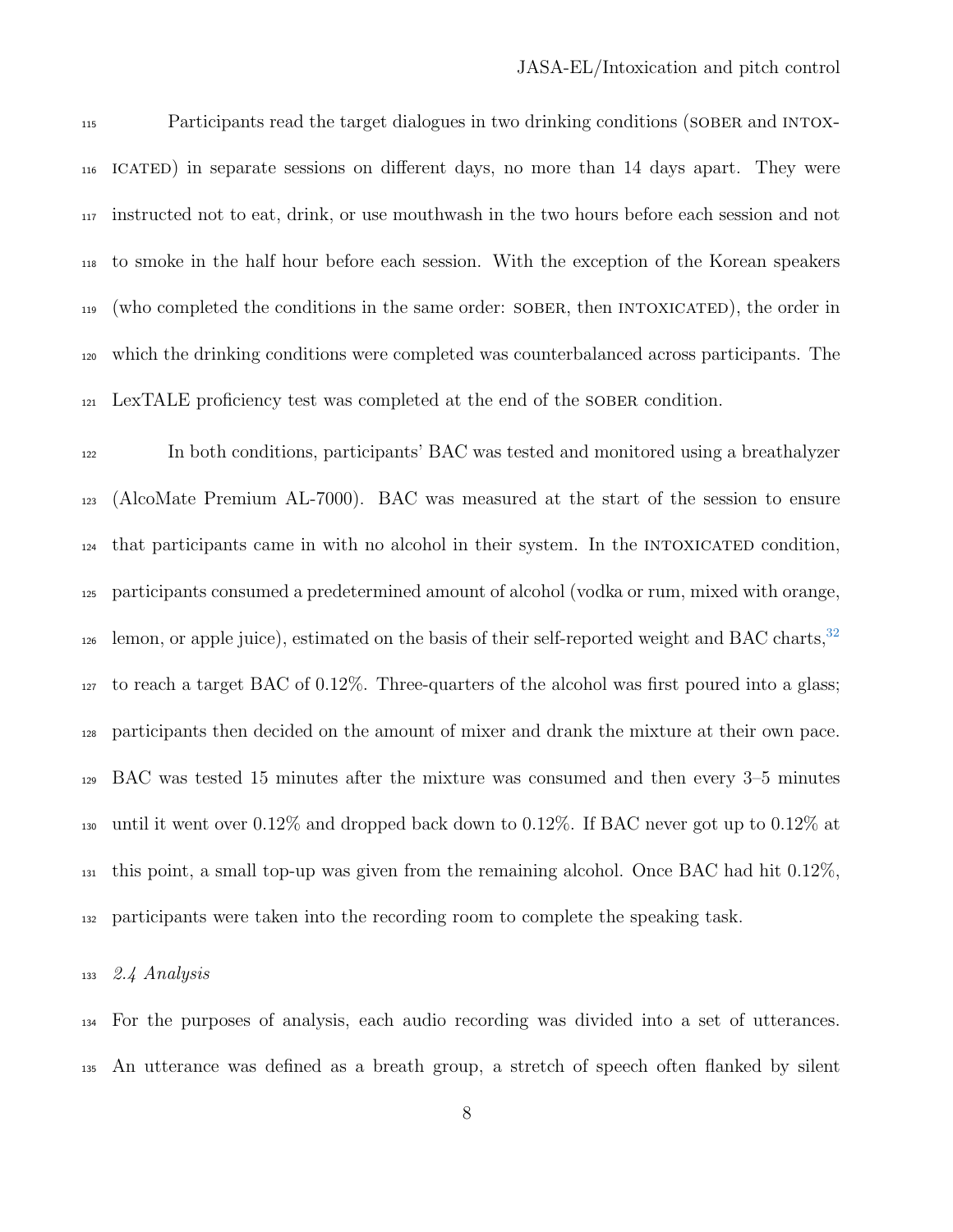pauses and/or audible inhalations and often (but not always) coinciding with a sentence or clause. Given that speakers may exhibit a higher rate of disfluencies and speech errors when  $_{138}$  intoxicated,  $33,34$  $33,34$  the utterances were aurally inspected for disfluencies, speaker-generated noise, background noise, errors, and inaudibility. Utterances that contained one or more of the above issues were excluded from further analysis (such exclusions comprised 8–13% of all utterances across the three participant groups). If an utterance was produced multiple times consecutively (restarts), the last production was kept if it was free of errors.

 $_{143}$  Following aural inspection, utterances were subjected to acoustic analyses of  $f_0$  and <sup>144</sup> duration in Praat.<sup>[35](#page-22-2)</sup> The  $f_0$  analysis used the Praat function "To Pitch (cc)..." (cross- correlation), with a pitch floor and ceiling of 50 Hz and 300 Hz, respectively, and a time step <sup>146</sup> of 0.01 sec. From Praat's voice report for a given utterance, a standard deviation  $(SD)$  of  $f_0$  $_{147}$  was extracted, yielding the dependent variable of  $f_0$  variability, as well as a total duration value for the utterance. The final dataset submitted to statistical analysis comprised 17,083 data points (utterances/items): 3,742, 4,551, and 8,790, respectively, in the German, Korean, and Mandarin groups.[36](#page-22-3) 

 The  $f_0$  variability data were analyzed in four linear mixed-effects models using  $\text{ImerTest}^{37}$  $\text{ImerTest}^{37}$  $\text{ImerTest}^{37}$  in R,<sup>[38](#page-22-5)</sup> with sum coding of all categorical fixed effects.<sup>[39](#page-22-6)</sup> Model 1, built on the L1 data, tested H1 and contained fixed effects for Group, Condition, and their interaction. Models 2–4, one model per L1 group, tested H2; each contained fixed effects for Language, Condition, and their interaction. Up to two control variables were also added to these models: Duration (msec; log-transformed to the base of 10 then z-transformed), which was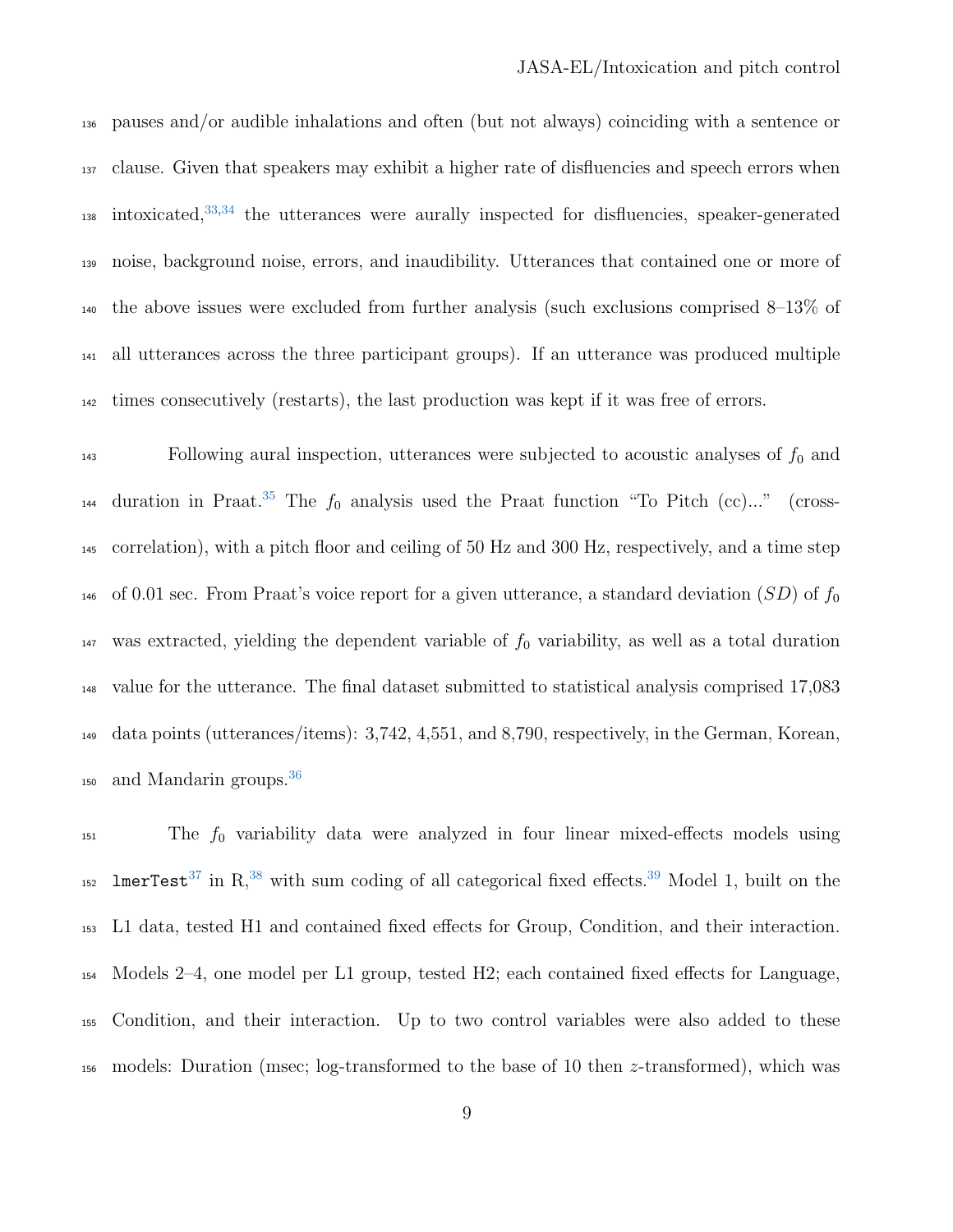added to all models, and Gender, which was added to all models except for the Korean group model (since all Korean participants were female). Duration was included to account <sup>159</sup> for the possible dependence between  $f_0$  variability and utterance duration.<sup>[40](#page-22-7)</sup> Where relevant,  $\epsilon$ <sub>160</sub> Gender was also included as it is known to influence  $f_0$  variability.<sup>[41](#page-23-0)</sup> All models contained the maximal random-effects structure by Participant and Item.

<sup>162</sup> All models underwent the process of model criticism.<sup>[42](#page-23-1)</sup> For each model, the residuals 163 were extracted and data points that were more than 2.5 SD above or below the mean residual value were excluded. This process resulted in no more than 2.1% of the data points being excluded from any of the models. Fixed-effect summaries of the final models can be found in the appendix (section [5\)](#page-14-0), which shows model formulas in the table captions. Post hoc comparisons were carried out using **emmeans** (without *p*-value adjustment).<sup>[43](#page-23-2)</sup> 

# 3. Results

3.1 Question 1: Intoxication effects by L1 background

 Median  $f_0$  variability was higher in the intoxicated than the sober condition for all groups  $_{171}$  (Fig. [1\)](#page-10-0). The intoxication effect differed across items, but a majority (62% for German, 57%) for Korean, 56% for Mandarin) showed higher variability in the intoxicated condition.

 Results of Model 1 partially supported H1: the effect of intoxication was indeed smaller (in fact, not significant) in Mandarin, but this was also the case in Korean. Model 1 indicated a significant Condition effect overall, with intoxicated speech showing higher-<sup>176</sup> than-average variability ( $\beta = 2.064, t = 3.514, p < 0.001$ ).<sup>[44](#page-23-3)</sup> However, because interaction coefficients were negative, suggesting a reduced effect in Korean and Mandarin, we further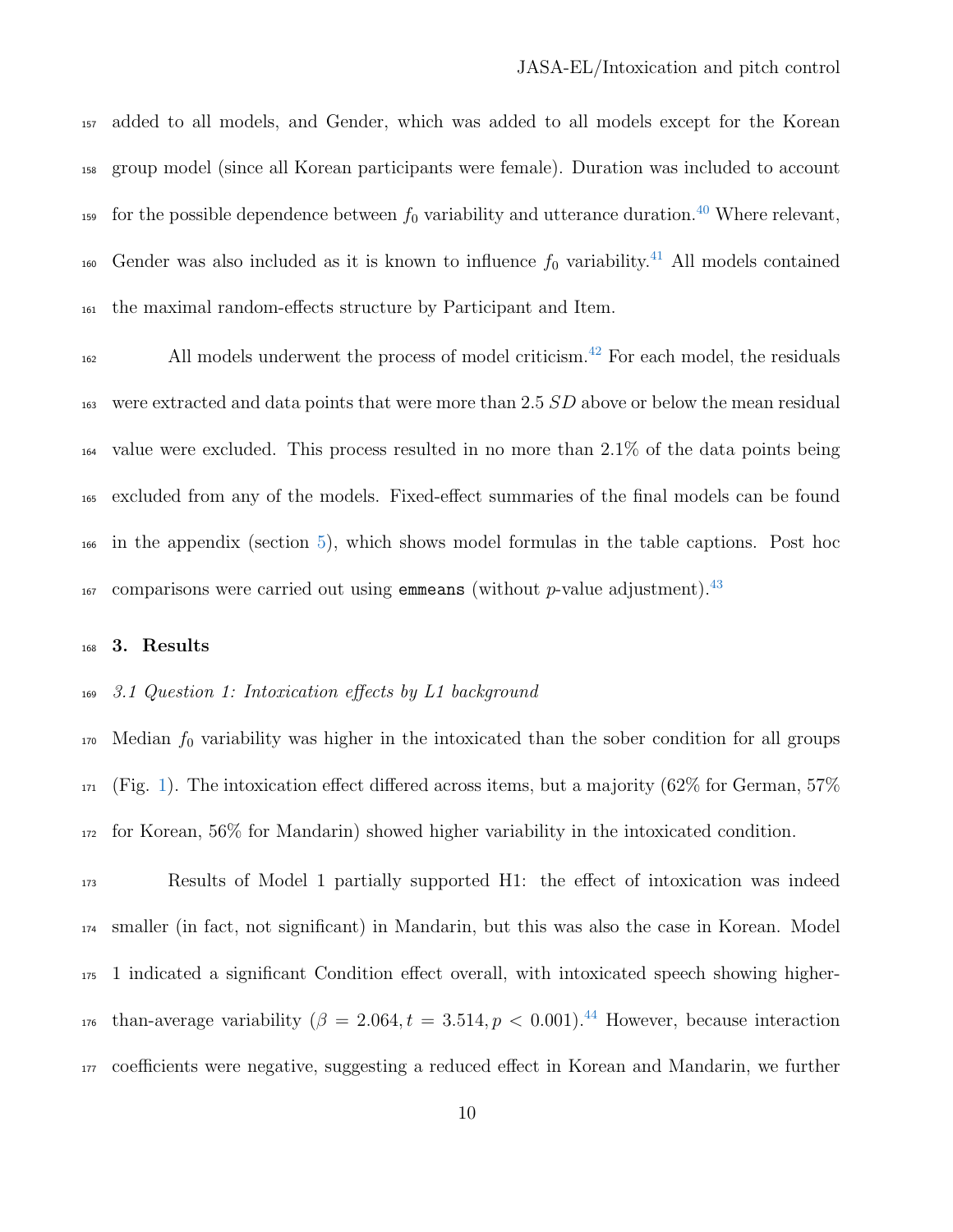

<span id="page-10-0"></span>Fig. 1. Variability  $(SD)$  of  $f_0$  in Hz in L1 utterances (items), by L1 group, condition, and item (horizontal lines). Blue indicates higher variability for the given item in the intoxicated condition.

 $_{178}$  inspected the magnitude of the intoxication effect (i.e., intoxicated - sober) by group/L1, 179 finding a significant effect in German (estimate =  $3.232, z = 2.847, p = 0.004$ ) but not 180 in Korean (estimate = 1.690,  $z = 1.555, p = 0.120$ ) or Mandarin (estimate = 1.269,  $z =$  $1.671, p = 0.095$ . As always, null results should be interpreted cautiously; crucially, however, <sup>182</sup> the null result (i.e., no intoxication effect) for Mandarin is consistent with H1. As for 183 control predictors, there was a positive Duration effect  $(\beta = 0.907, t = 2.796, p = 0.007)$  and 184 also a Gender effect whereby males showed lower-than-average variability ( $\beta = -7.404, t =$  $_{185}$   $-3.909, p < 0.001$ ).

#### <sup>186</sup> 3.2 Question 2: Intoxication effects within the linguistic repertoire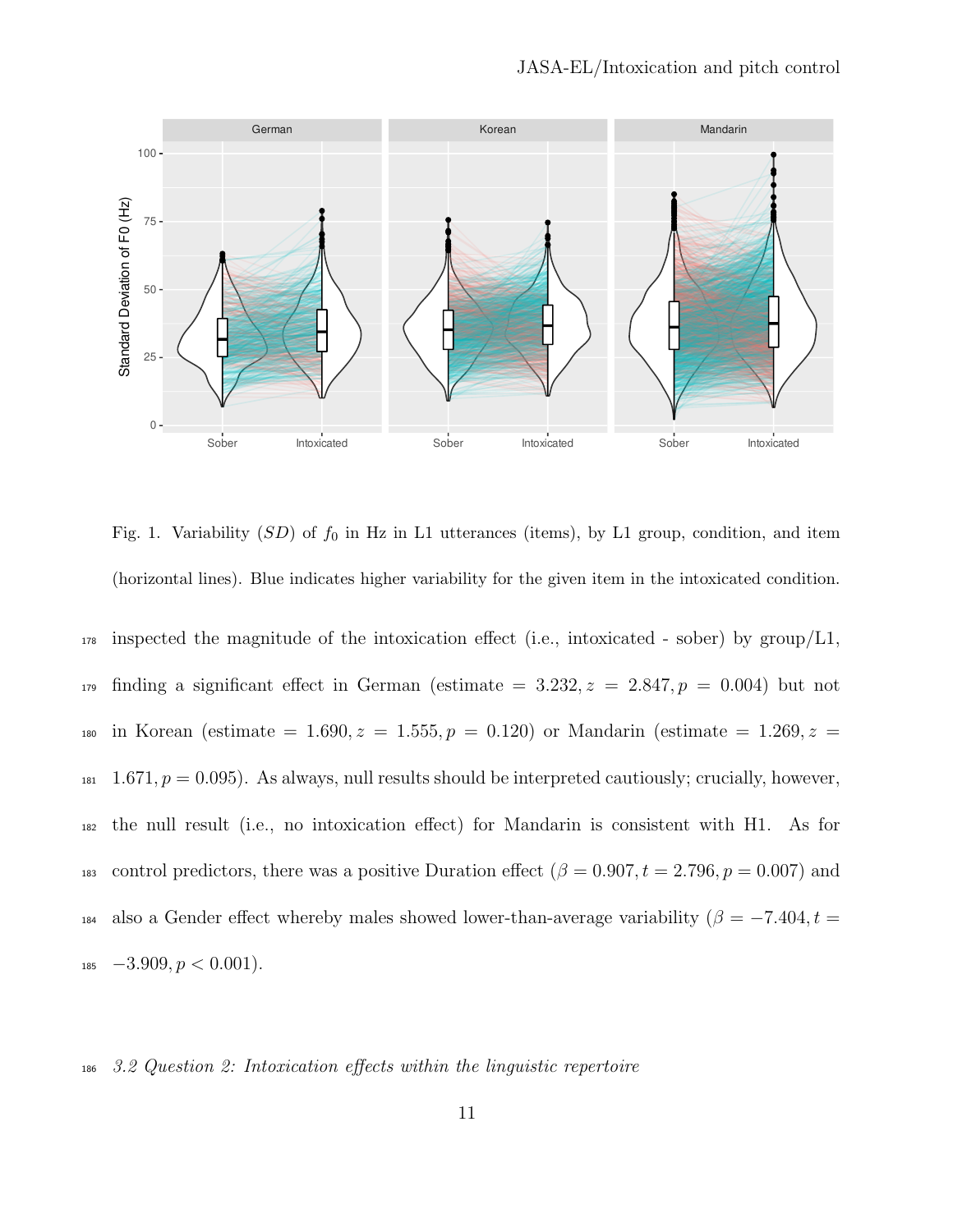

<span id="page-11-0"></span>Fig. 2. Variability  $(SD)$  of  $f_0$  in Hz, by L1 group, language (L1 or L2), and condition.

 $187$  Median  $f_0$  variability was higher in the intoxicated than the sober condition across all groups <sup>188</sup> and languages (Fig. [2\)](#page-11-0), but intoxication effects were largest in the German group. Results <sup>189</sup> of Models 2–4 fully supported H2: for all groups, intoxication effects were similar between <sup>190</sup> the L1 and L2. Inspection of intoxication effects by group and language revealed the same <sup>191</sup> pattern in a group's L2 English as was observed in their L1: the German group showed 192 a significant effect (estimate = 2.960,  $z = 2.670, p = 0.008$ ), while the Korean (estimate  $193 = 1.327, z = 0.716, p = 0.474$  and Mandarin (estimate  $= 1.900, z = 1.708, p = 0.088$ ) groups  $_{194}$  did not. As for control predictors, there was no significant Duration effect in any model ( $|\beta|$ s  $195 < 0.6$ ,  $|t|$ s  $< 1.6$ ,  $p s > 0.05$ ) and a significant Gender effect only in Model 4, whereby males 196 showed lower-than-average variability as above  $(\beta = -9.084, t = -4.078, p < 0.001)$ .

#### <sup>197</sup> 4. Discussion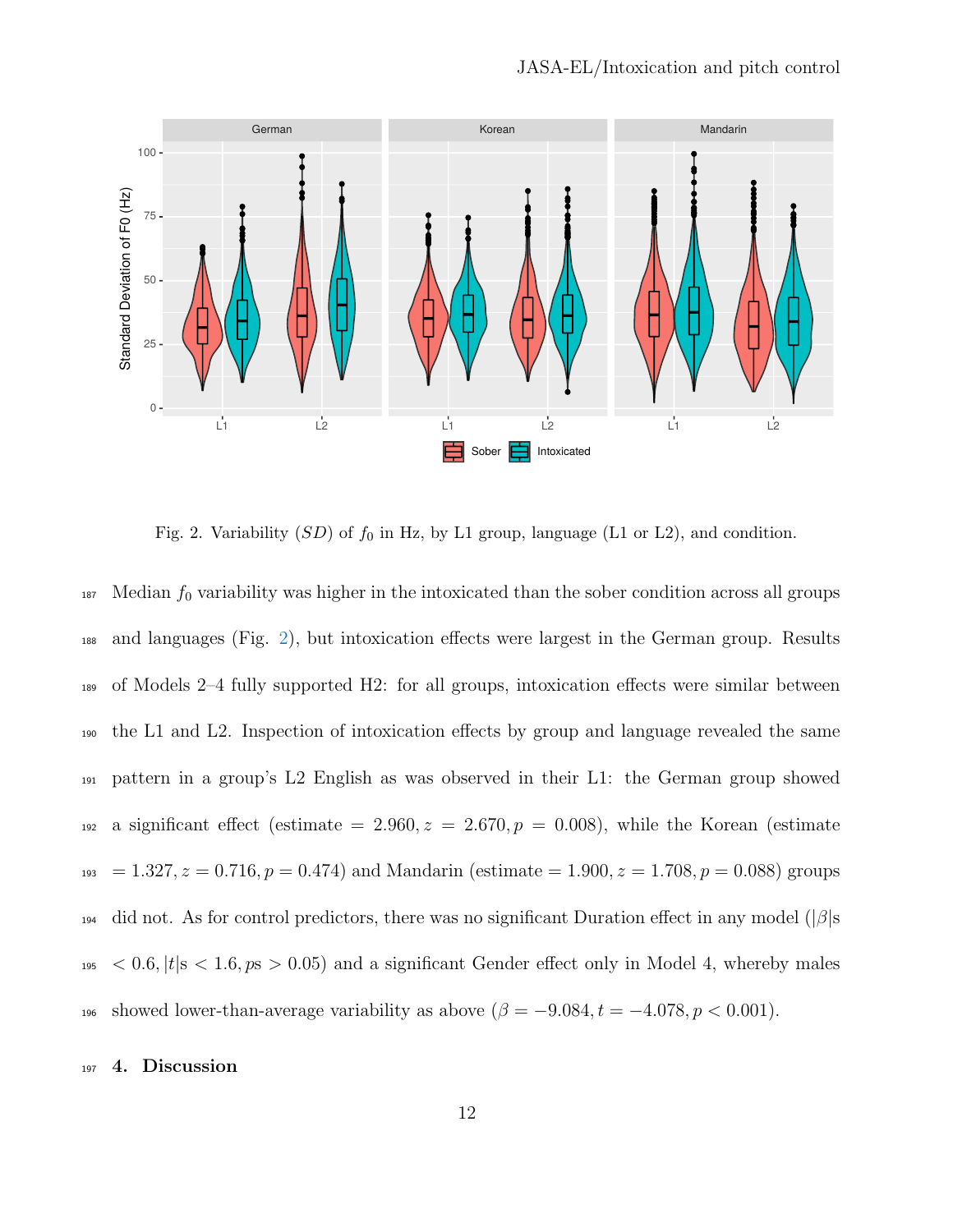This study directly compared the effects of intoxication on pitch control in speakers of tonal 199 and non-tonal languages. It found evidence for a shared control mechanism for  $f_0$  employed 200 by bilinguals in their two languages: by allowing no significant increase in  $f_0$  variability under intoxication, L1 speakers of Mandarin, a tonal language, showed greater overall control of  $_{202}$  f<sub>0</sub> variability in both the L1 and L2 (English), despite the fact that English is not a tonal language. Unexpectedly, greater overall pitch control was also found for L1 speakers of Korean, a non-tonal language; this may be related to a "quasi-tonal" prosodic system, in 205 which there are no lexically specified tones but  $f_0$  plays an important role in a limited set of phrasal positions as a cue to different consonantal laryngeal categories, which may in turn distinguish different lexical items. On the other hand, L1 speakers of German, a non-tonal language whose  $f_0$  use is similar to that of English, showed less overall pitch control under intoxication in both the L1 and L2 data.

 These findings have implications for phonetic typology as well as theories of bilingual phonology. First, while the results are compatible with the assertion that (Seoul) Korean is a "quasi-tonal" language, different types of languages verge on tonal (e.g., pitch-accent languages), and specific dialects may fall along a continuum of  $f_0$  use, as has been shown  $_{214}$  for other languages (e.g., Basque, Japanese, Swedish).<sup>[45,](#page-23-4)[46](#page-23-5)</sup> In the case of Korean, there has been discussion about the status of some dialects as pitch-accent varieties, which points to the potential utility of intoxicated speech as a source of data on pitch control in speakers of understudied varieties. As above, null effects in this paradigm need to be interpreted cautiously, as they may arise for a number of reasons (e.g., individual differences in the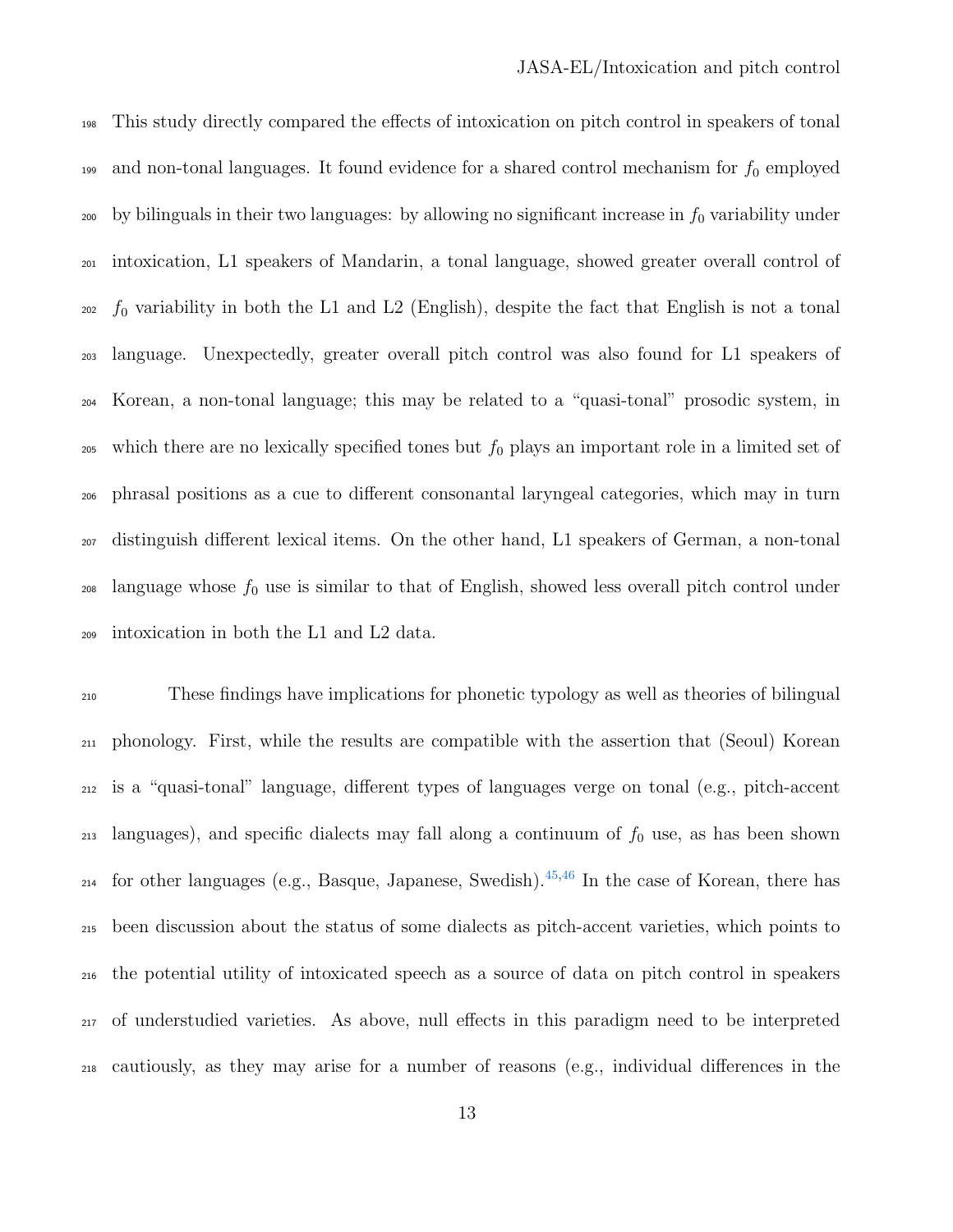effect of intoxication, socio-cultural factors related to appearing intoxicated); nevertheless, where intoxication consistently fails to affect speech production may turn out to be just as informative as where it does. Second, the current results support the view that bilingual  $_{222}$  phonological representations for pitch tend to be shared to some degree,  $15-20$  $15-20$  but more re- search is needed to understand the generalizability of these results to (psycho-)typologically different L1-L2 pairings. For instance, the consistent use of a non-tonal language as the L2 in the present study invites the question of what would happen when a tonal language is the L2. For example, might L1 English-L2 Mandarin speakers show, unlike L1 Mandarin-L2 English speakers, less overall pitch control under intoxication?

 In closing, we would like to acknowledge two limitations of the current study, which point toward directions for future research. First, our findings are limited to read speech, 230 which is known to show smaller effects of intoxication on  $f_0$  properties than other speaking  $_{231}$  styles.<sup>[7](#page-18-5)</sup> Therefore, it would be worthwhile to extend this work to diverse L1 populations producing a variety of speaking styles, including spontaneous speech. Second, this study leaves us with an incomplete picture of the role of gender, as our dataset did not allow an examination of gender effects in all groups. Given previous evidence of gender differences <sup>235</sup> in  $f_0$  modulation across languages,<sup>[17](#page-20-2)</sup> it would thus be useful to further examine the effects 236 of gender on  $f_0$  variability. In addition, future research could explore correlations of  $f_0$  variability changes with individual-difference variables (e.g., working memory), examine the 238 effect of specific intonational tunes in our target dialogues on  $f_0$  variability, and compare the effects of intoxication with other conditions known to affect speech, such as sleep deprivation.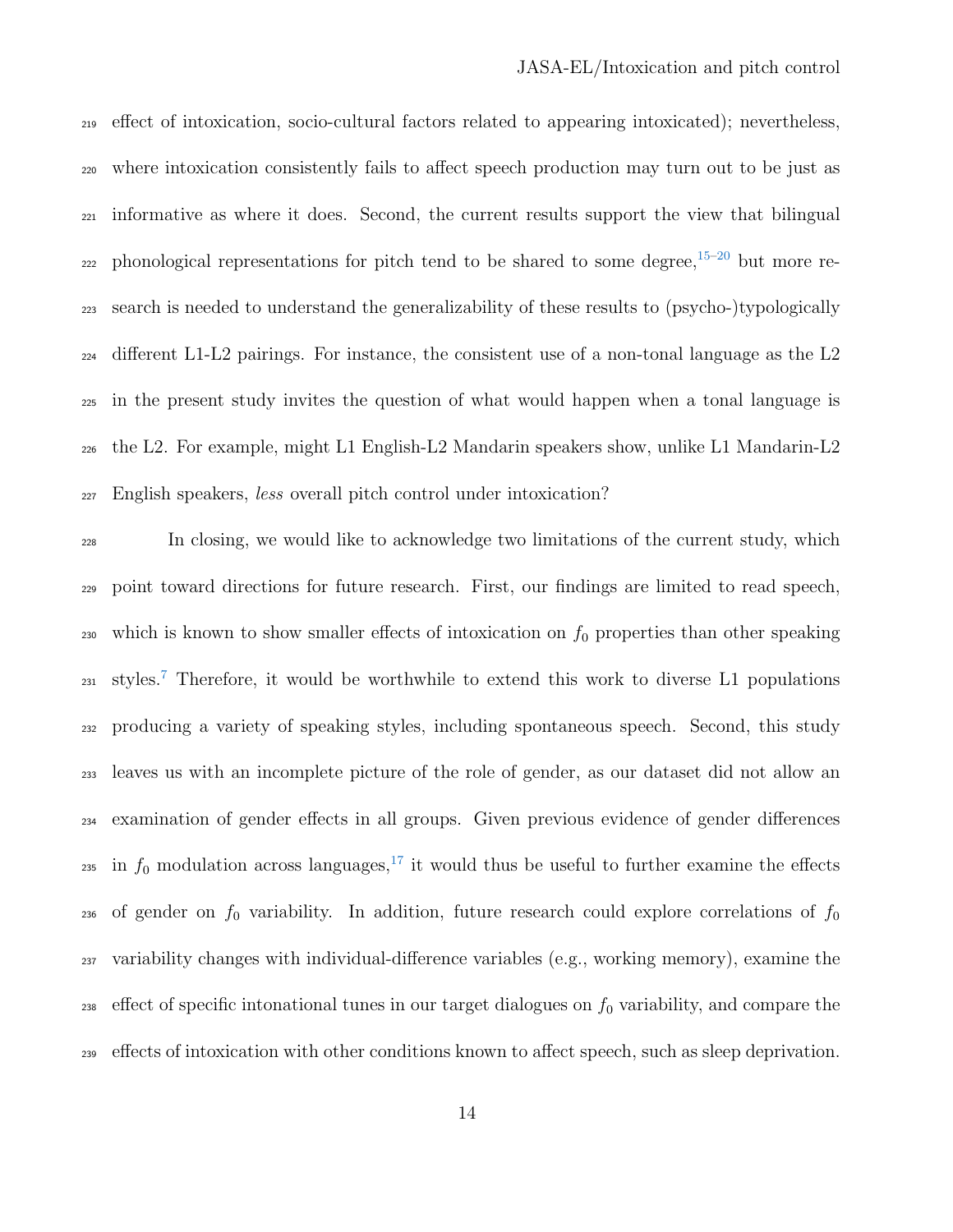# <span id="page-14-0"></span><sup>240</sup> 5. Appendix

Table 1. Fixed effects in Model 1 (L1 data only). Model formula: F0Var ∼ Duration + Gender + Group + Condition + Group:Condition + (1 + Duration + Gender + Condition | Item) + (1 + Duration + Condition | Participant).

|                                                                       | $\beta$ | SE | t                 | $\mathcal{p}$                               |
|-----------------------------------------------------------------------|---------|----|-------------------|---------------------------------------------|
| (Intercept)                                                           |         |    |                   | ***<br>33.751 1.054 32.026 $< 0.001$        |
| Duration                                                              |         |    |                   | $0.907$ $0.324$ $2.796$ $0.007$ **          |
| Gender: male (vs. grand mean)                                         |         |    |                   | -7.404 1.894 -3.909 <<br>0.001 $\mbox{***}$ |
| Group: Korean (vs. grand mean)                                        |         |    |                   | $-3.133$ 2.759 $-1.136$ 0.264               |
| Group: Mandarin (vs. grand mean)                                      |         |    | 5.255 2.368 2.219 | $0.033$ *                                   |
| Condition: intoxicated (vs. grand mean)                               |         |    |                   | $2.064$ 0.587 3.514 < 0.001 ***             |
| Group: Korean $\times$ Condition: intoxicated $-0.748$ 1.703 $-0.439$ |         |    |                   | 0.664                                       |
| Group: Mandarin $\times$ Condition: intoxicated -1.589 1.446 -1.099   |         |    |                   | 0.280                                       |
| Observations: 7,822; participants: 33; items: 394.                    |         |    |                   |                                             |

Significance codes:  $* p < 0.05$ ,  $** p < 0.01$ ,  $*** p < 0.001$ .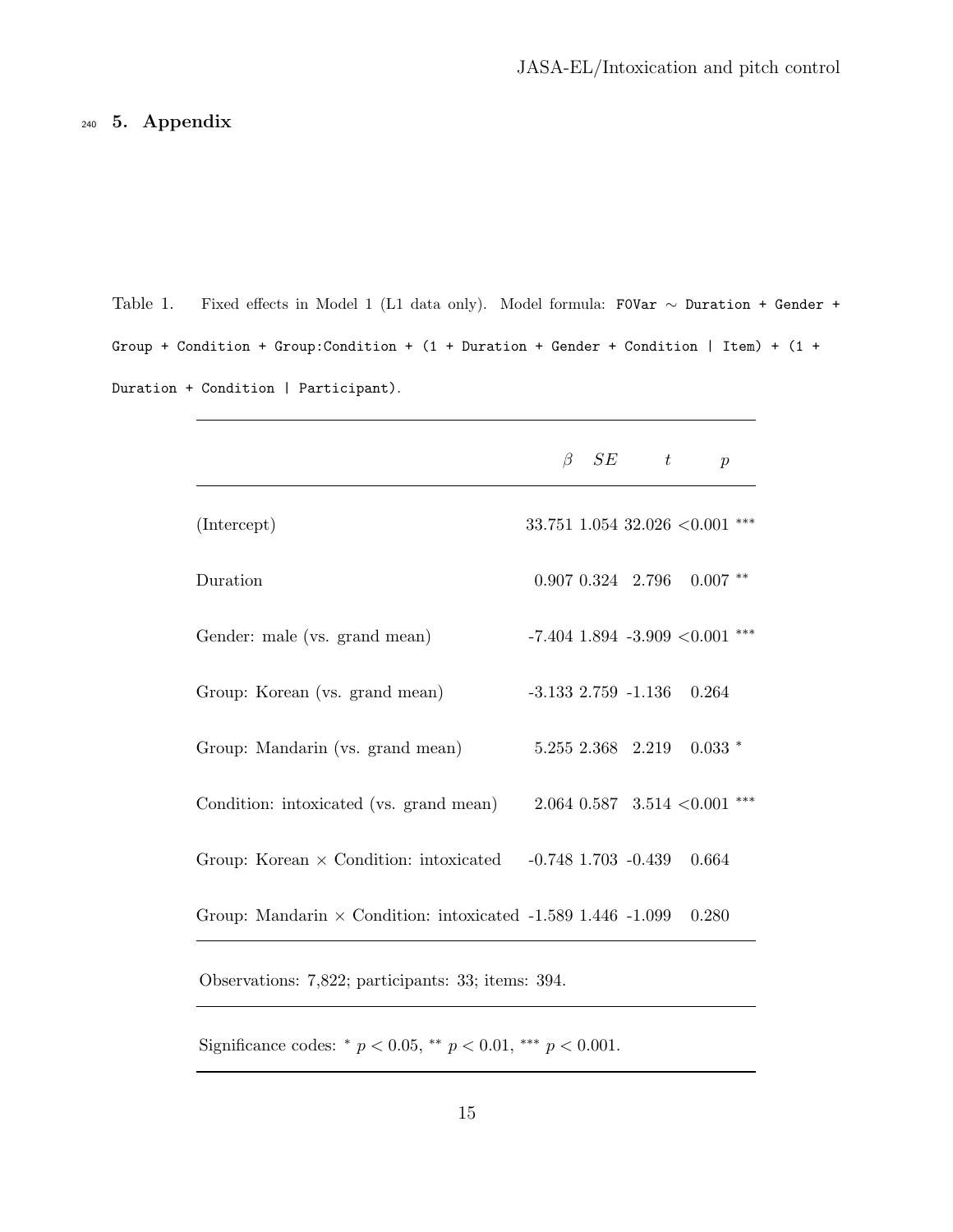Table 2. Fixed effects in Model 2 (German group). Model formula: F0Var ∼ Duration + Gender + Language + Condition + Language:Condition + (1 + Duration + Gender + Condition | Item) + (1 + Duration + Language + Condition + Language:Condition | Participant).

|                                                                | B | SE | $t_{\rm}$                 | $\mathfrak{p}$                         |
|----------------------------------------------------------------|---|----|---------------------------|----------------------------------------|
| (Intercept)                                                    |   |    |                           | $***$<br>$35.174$ 2.740 12.836 < 0.001 |
| Duration                                                       |   |    | $-0.577$ $0.550$ $-1.049$ | 0.321                                  |
| Gender: male (vs. grand mean)                                  |   |    | $-4.611$ $2.581$ $-1.786$ | 0.115                                  |
| Language: $L2$ (vs. grand mean)                                |   |    | 5.465 1.664 3.284         | $0.012$ *                              |
| Condition: intoxicated (vs. grand mean) $2.885$ 0.616 $4.684$  |   |    |                           | $0.002$ **                             |
| Language: $L2 \times$ Condition: intoxicated 0.154 1.288 0.120 |   |    |                           | 0.908                                  |

Observations: 3,661; participants: 8; items: 255.

Significance codes: \*  $p < 0.05$ , \*\*  $p < 0.01$ , \*\*\*  $p < 0.001$ .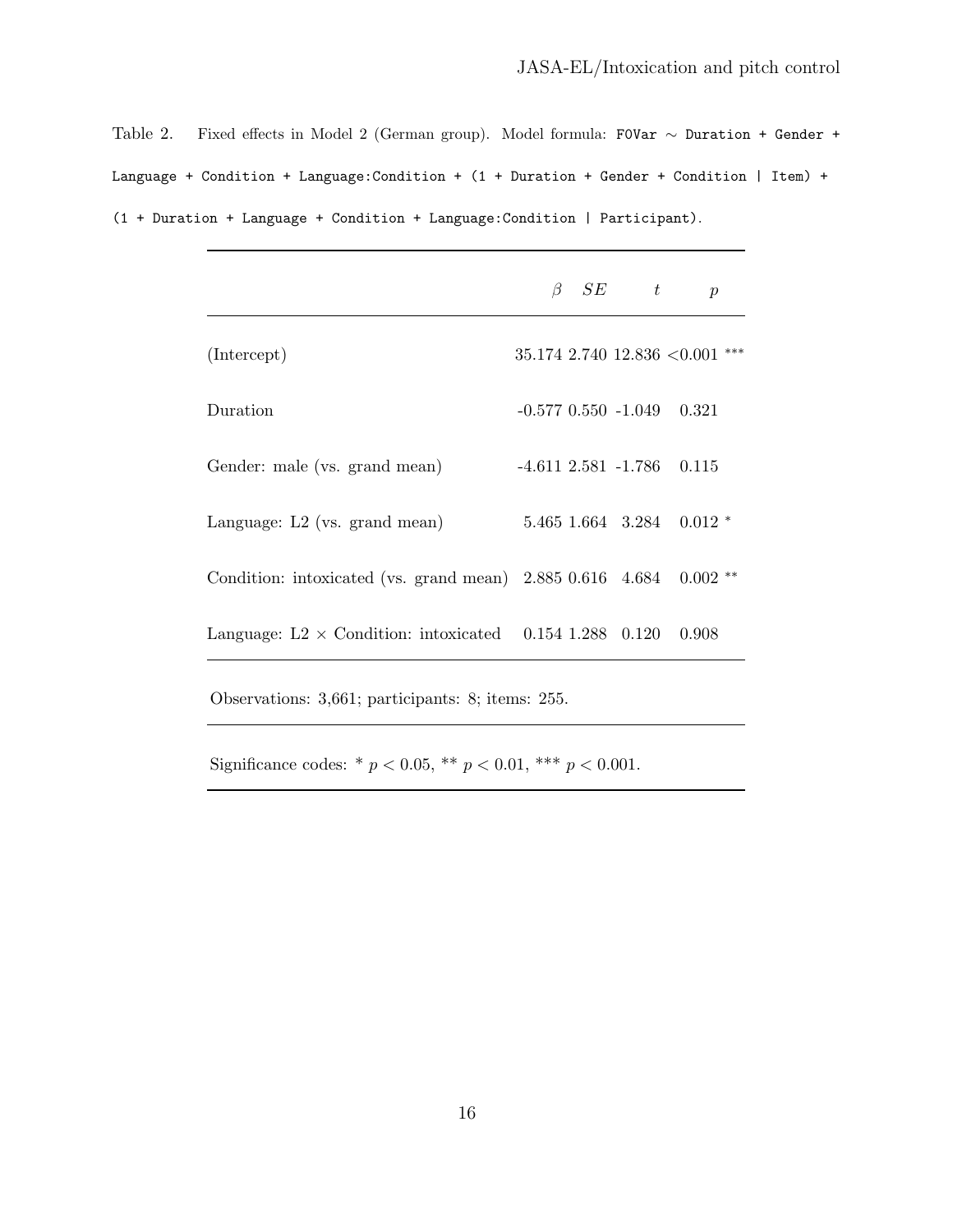Table 3. Fixed effects in Model 3 (Korean group). Model formula: F0Var ∼ Duration + Language + Condition + Language:Condition + (1 + Duration + Condition | Item) + (1 + Duration + Language + Condition + Language:Condition | Participant).

|  | t | $\boldsymbol{p}$ |                                                                                                                                                                                                                                    |
|--|---|------------------|------------------------------------------------------------------------------------------------------------------------------------------------------------------------------------------------------------------------------------|
|  |   |                  | $***$                                                                                                                                                                                                                              |
|  |   |                  |                                                                                                                                                                                                                                    |
|  |   | 0.906            |                                                                                                                                                                                                                                    |
|  |   | 0.200            |                                                                                                                                                                                                                                    |
|  |   | 0.802            |                                                                                                                                                                                                                                    |
|  |   | $\beta$ SE       | $36.227$ 1.045 34.666 $< 0.001$<br>$0.582$ $0.408$ $1.425$ $0.176$<br>$0.193$ 1.577 $0.122$<br>Condition: intoxicated (vs. grand mean) $1.561$ $1.105$ $1.413$<br>Language: $L2 \times$ Condition: intoxicated -0.467 1.796 -0.261 |

Observations: 4,476; participants: 8; items: 318.

Significance code: \*\*\*  $p < 0.001$ .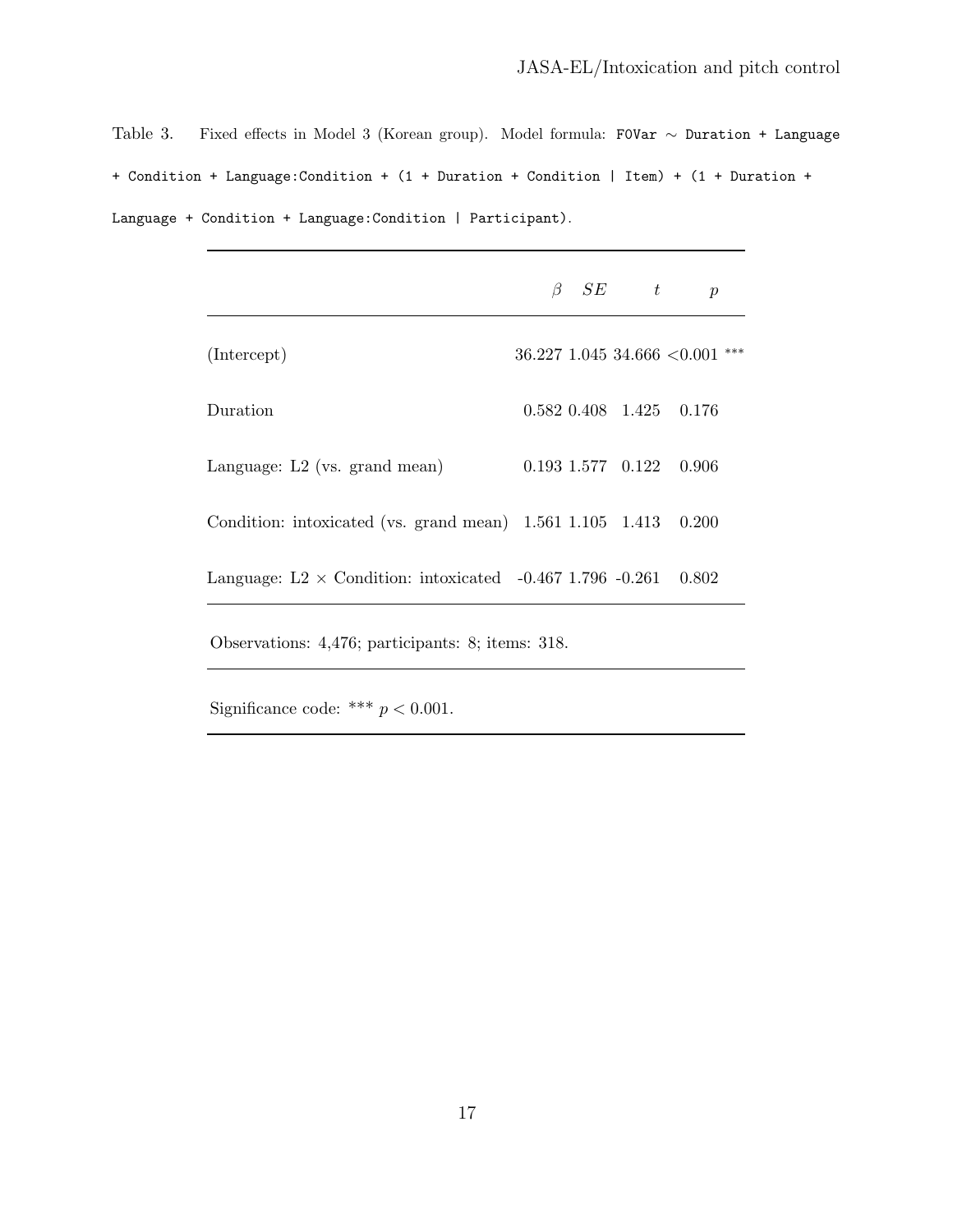Table 4. Fixed effects in Model 4 (Mandarin group). Model formula: F0Var ∼ Duration + Gender + Language + Condition + Language:Condition + (1 + Duration + Gender + Condition | Item) + (1 + Duration + Language + Condition + Language:Condition | Participant).

|                                                                      | $\beta$ SE | t | $\boldsymbol{p}$                       |
|----------------------------------------------------------------------|------------|---|----------------------------------------|
| (Intercept)                                                          |            |   | $34.757$ 1.203 28.903 < 0.001          |
| Duration                                                             |            |   | $0.516$ $0.324$ $1.594$ $0.121$        |
| Gender: male (vs. grand mean)                                        |            |   | $-9.084$ 2.228 $-4.078$ < 0.001<br>*** |
| Language: $L2$ (vs. grand mean)                                      |            |   | ***<br>$-5.121$ 1.031 $-4.967$ <0.001  |
| Condition: intoxicated (vs. grand mean) $1.649$ 0.981 $1.681$        |            |   | 0.112                                  |
| Language: L2 $\times$ Condition: intoxicated 0.509 0.758 0.671 0.512 |            |   |                                        |

Observations: 8,612; participants: 17; items: 295.

Significance code: \*\*\*  $p < 0.001$ .

# <sup>241</sup> Acknowledgments

<sup>242</sup> The authors gratefully acknowledge data contributions from Ji Hye Kwon and Wen <sup>243</sup> Jia Liu and helpful feedback from the Associate Editor and an anonymous reviewer.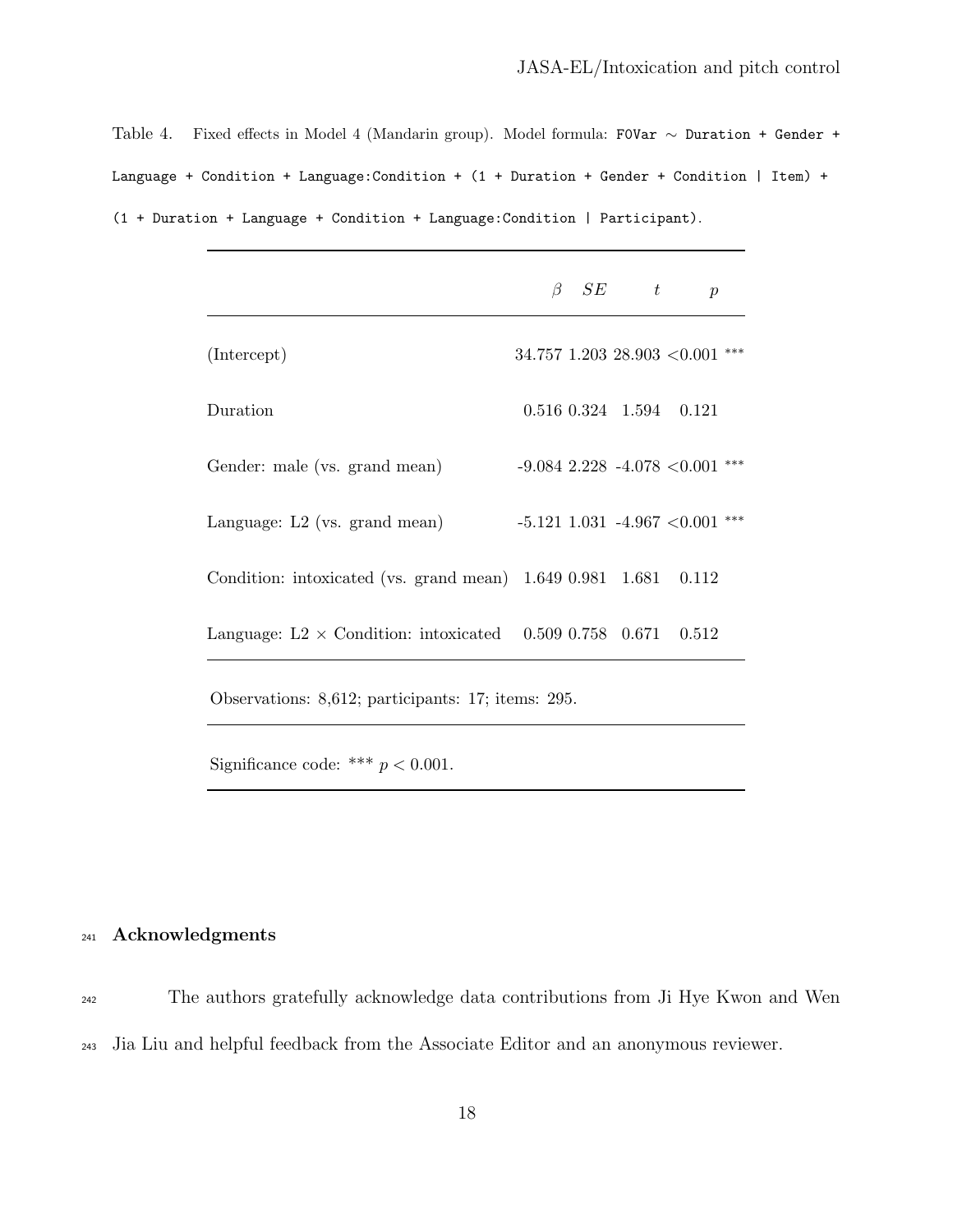# <sup>244</sup> References and links

- <span id="page-18-0"></span><sup>245</sup> <sup>1</sup>F. Trojan and K. Kryspin-Exner, "The decay of articulation under the influence of alcohol 246 and paraldehyde," Folia Phoniatrica et Logopaedica  $20(4)$ ,  $217-238$  (1968).
- $247$  <sup>2</sup>S. L. Beam, R. W. Gant, and M. J. Mecham, "Communication deviations in alcoholics; A

<span id="page-18-1"></span> $_{248}$  pilot study," Journal of Studies on Alcohol and Drugs  $39(3)$ , 548–551 (1978).

- <span id="page-18-2"></span><sup>3</sup>S. B. Chin and D. B. Pisoni, *Alcohol and Speech* (Academic Press, San Diego, CA, 1997).
- 250 <sup>4</sup>D. B. Pisoni and C. S. Martin, "Effects of alcohol on the acoustic-phonetic properties of
- <sup>251</sup> speech: Perceptual and acoustic analyses," Alcoholism: Clinical and Experimental Re- $_{252}$  search 13(4), 577–587 (1989).
- <span id="page-18-3"></span>253 <sup>5</sup>K. Johnson, D. B. Pisoni, and R. H. Bernacki, "Do voice recordings reveal whether a person <sup>254</sup> is intoxicated? A case study," Phonetica  $47(3-4)$ ,  $215-237$  (1990).
- <span id="page-18-4"></span>255 <sup>6</sup>H. Hollien, G. DeJong, C. A. Martin, R. Schwartz, and K. Liljegren, "Effects of ethanol <sup>256</sup> intoxication on speech suprasegmentals," Journal of the Acoustical Society of America  $257$  110(6), 3198-3206 (2001).
- <span id="page-18-5"></span><sup>7</sup>B. Baumeister, C. Heinrich, and F. Schiel, "The influence of alcoholic intoxication on the <sup>259</sup> fundamental frequency of female and male speakers," Journal of the Acoustical Society of 260 America 132(1), 442–451 (2012).
- <span id="page-18-6"></span>261 <sup>8</sup>H. Watanabe, T. Shin, H. Matsuo, F. Okuno, T. Tsuji, M. Matsuoka, J. Fukaura, and
- <sup>262</sup> H. Matsunaga, "Studies on vocal fold injection and changes in pitch associated with alcohol
- $_{263}$  intake," Journal of Voice  $8(4)$ , 340–346 (1994).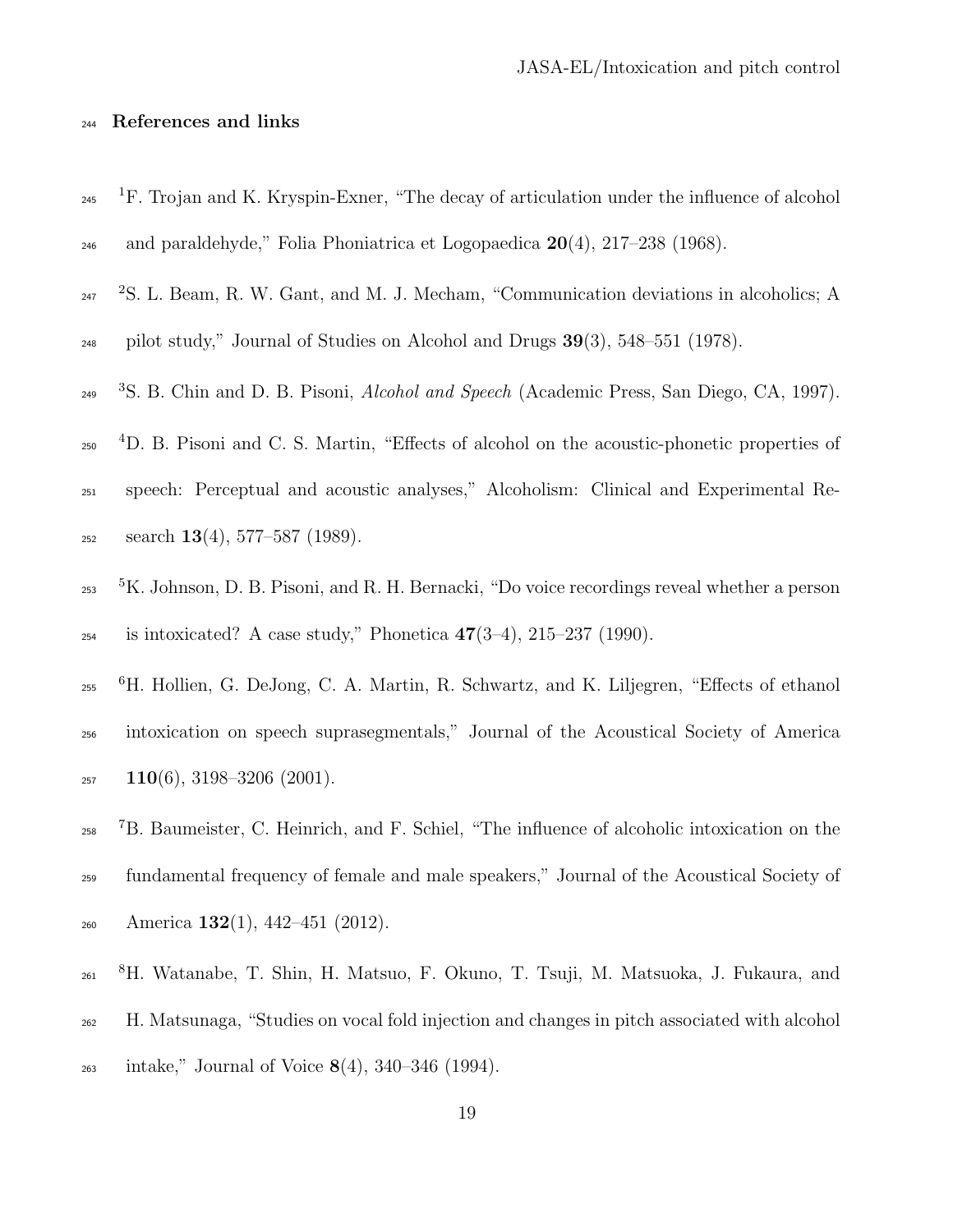<span id="page-19-1"></span><span id="page-19-0"></span>

| 264 | <sup>9</sup> A. Z. Guiora, B. Beit-Hallahmi, R. C. L. Brannon, C. Y. Dull, and T. Scovel, "The effects of |
|-----|-----------------------------------------------------------------------------------------------------------|
| 265 | experimentally induced changes in ego states on pronunciation ability in a second language:               |
| 266 | An exploratory study," Comprehensive Psychiatry $13(5)$ , $421-428$ (1972).                               |
| 267 | <sup>10</sup> M. Wieling, C. Blankevoort, V. Hukker, J. Jacobi, L. de Jong, S. Keulen, M. Medvedeva,      |
| 268 | M. van der Ploeg, A. Pot, T. Rebernik, P. Veenstra, and A. Noiray, "The influence of alcohol              |
| 269 | on L1 vs. L2 pronunciation," in Proceedings of the $19^{th}$ International Congress of Phonetic           |
| 270 | Sciences, edited by S. Calhoun, P. Escudero, M. Tabain, and P. Warren (Australasian                       |
| 271 | Speech Science and Technology Association Inc., Canberra, Australia, 2019), pp. 3622–                     |
| 272 | 3626.                                                                                                     |
|     |                                                                                                           |

<span id="page-19-2"></span> $_{273}$  <sup>11</sup>C. B. Chang, "Determining cross-linguistic phonological similarity between segments: The <sup>274</sup> primacy of abstract aspects of similarity," in The Segment in Phonetics and Phonology, <sup>275</sup> edited by E. Raimy and C. E. Cairns (John Wiley & Sons, Chichester, UK, 2015), pp. <sup>276</sup> 199–217.

- $_{277}$ <sup>12</sup>C. B. Chang, "The phonetics of second language learning and bilingualism," in The Rout-<sup>278</sup> ledge Handbook of Phonetics, edited by W. F. Katz and P. F. Assmann (Routledge, Abing-<sup>279</sup> don, UK, 2019), pp. 427–447.
- <sup>13</sup>C. B. Chang, "Phonetic drift," in The Oxford Handbook of Language Attrition, edited by
- <span id="page-19-3"></span><sup>281</sup> M. S. Schmid and B. K¨opke (Oxford University Press, Oxford, UK, 2019), pp. 191–203.
- <sup>282</sup> <sup>14</sup>E. de Leeuw, "Phonetic L1 attrition," in The Oxford Handbook of Language Attrition, <sup>283</sup> edited by M. S. Schmid and B. Köpke (Oxford University Press, Oxford, UK, 2019), pp.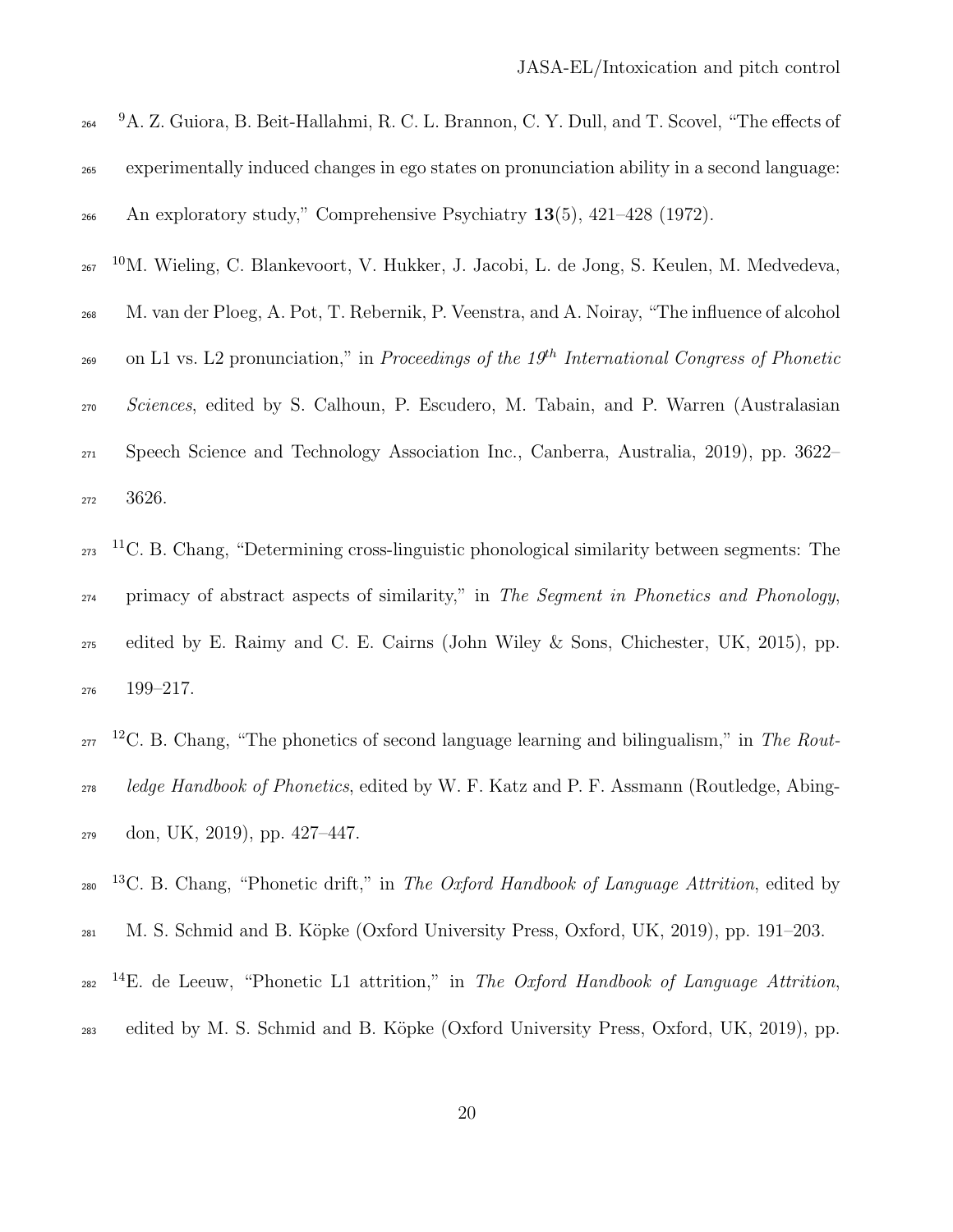<span id="page-20-0"></span><sup>284</sup> 204–217.

- 15 <sup>285</sup> I. Mennen, "Bi-directional interference in the intonation of Dutch speakers of Greek," 286 Journal of Phonetics  $32(4)$ , 543-563 (2004).
- <span id="page-20-1"></span><sup>16</sup>E. de Leeuw, I. Mennen, and J. M. Scobbie, "Singing a different tune in your native
- <sup>288</sup> language: First language attrition of prosody," International Journal of Bilingualism  $16(1)$ ,  $289 \quad 101-116 \ (2012).$
- <span id="page-20-2"></span> $290$ <sup>17</sup>M. Ordin and I. Mennen, "Cross-linguistic differences in bilinguals' fundamental frequency  $_{291}$  ranges," Journal of Speech, Language, and Hearing Research  $60(6)$ , 1493–1506 (2017).
- <span id="page-20-3"></span><sup>18</sup>C. B. Chang, "Rapid and multifaceted effects of second-language learning on first-language 293 speech production," Journal of Phonetics  $40(2)$ ,  $249-268$  (2012).
- <sup>19</sup>C. B. Chang, "A novelty effect in phonetic drift of the native language," Journal of Pho- $_{295}$  netics  $41(6)$ ,  $491-504(2013)$ .
- <span id="page-20-4"></span> $296$   $20$  C. B. Chang, "Language change and linguistic inquiry in a world of multicompetence: <sup>297</sup> Sustained phonetic drift and its implications for behavioral linguistic research," Journal of  $P_{298}$  Phonetics **74**, 96–113 (2019).
- <span id="page-20-5"></span>299 <sup>21</sup>Y. Kang, "Voice Onset Time merger and development of tonal contrast in Seoul Korean <sup>300</sup> stops: A corpus study," Journal of Phonetics 45, 76–90 (2014).
- <span id="page-20-6"></span>301  $^{22}$ H.-Y. Bang, M. Sonderegger, Y. Kang, M. Clayards, and T.-J. Yoon, "The emergence, <sup>302</sup> progress, and impact of sound change in progress in Seoul Korean: Implications for mech-<sup>303</sup> anisms of tonogenesis," Journal of Phonetics 66, 120–144 (2018).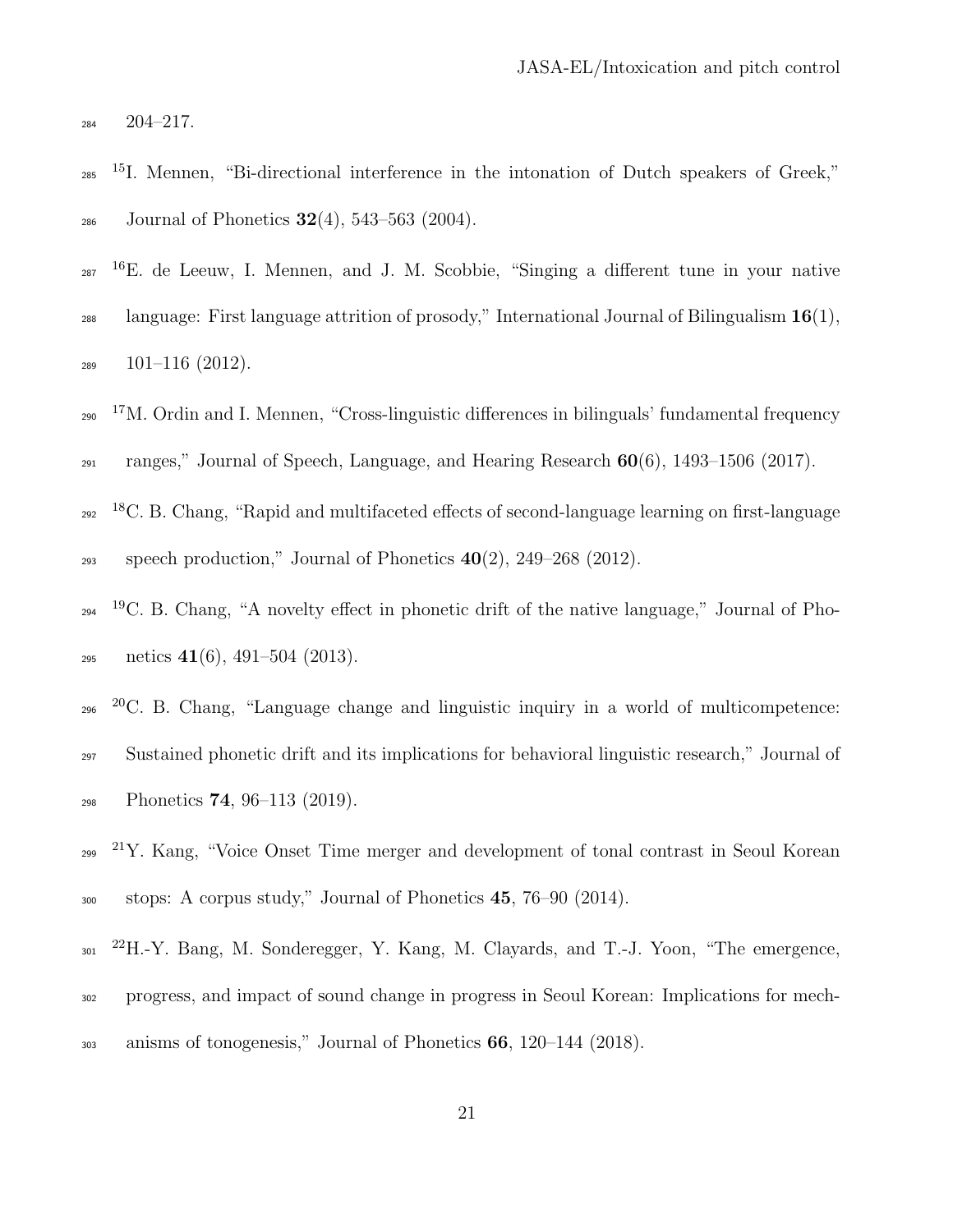- <span id="page-21-0"></span> $2304$   $23$ C. B. Chang, "Perceptual attention as the locus of transfer to nonnative speech perception,"  $_{305}$  Journal of Phonetics 68, 85–102 (2018).
- <span id="page-21-1"></span>306  $^{24}$ D. Surendran and G.-A. Levow, "The functional load of tone in Mandarin is as high as that
- 307 of vowels," in Proceedings of the 2nd International Conference on Speech Prosody, edited
- <sup>308</sup> by B. Bel and I. Marlien (International Speech Communication Association, Nara, Japan,  $309 - 2004$ , pp. 99-102.
- <span id="page-21-3"></span><span id="page-21-2"></span>310 <sup>25</sup>See the IELTS website: <https://www.ielts.org/about-ielts/ielts-in-cefr-scale>.
- 311  $26$ K. Lemhöfer and M. Broersma, "Introducing LexTALE: A quick and valid Lexical Test for
- <span id="page-21-4"></span><sup>312</sup> Advanced Learners of English," Behavior Research Methods 44(2), 325–343 (2012).
- $_{213}$   $^{27}$ T. Dorst and H. Laube, *Goncourt oder Die Abschaffung des Todes* (Schauspiel Frankfurt, <sup>314</sup> Frankfurt, Germany, 1977).
- <span id="page-21-5"></span><sup>28</sup> J.-A. Lee and H.-J. Jang, "Keopi peurinseu 1 hojeom [The 1st shop of coffee prince]," <sup>316</sup> (2007), South Korean TV series, directed by Yoon-Jung Lee and premiered on Munhwa 317 Broadcasting Corporation (MBC).
- <span id="page-21-6"></span><sup>29</sup> J. Meng, "Liǎng zhī gǒu de shēnghuó yìjiàn [Two dogs' opinions on life]," (2008), Chinese <sup>319</sup> theatrical play, presented by the National Theatre of China.
- <span id="page-21-8"></span><span id="page-21-7"></span>320  $30$ N. Simon, *The Collected Plays of Neil Simon: Volume 2* (Plume, New York, NY, 1986).
- <span id="page-21-9"></span>321  $31$ All materials are available open-access at <https://osf.io/y2r87/>.
- 322  $32W$ . R. Miller and R. F. Muñoz, *How to Control Your Drinking* (Prentice Hall, Englewood <sup>323</sup> Cliffs, NJ, 1982).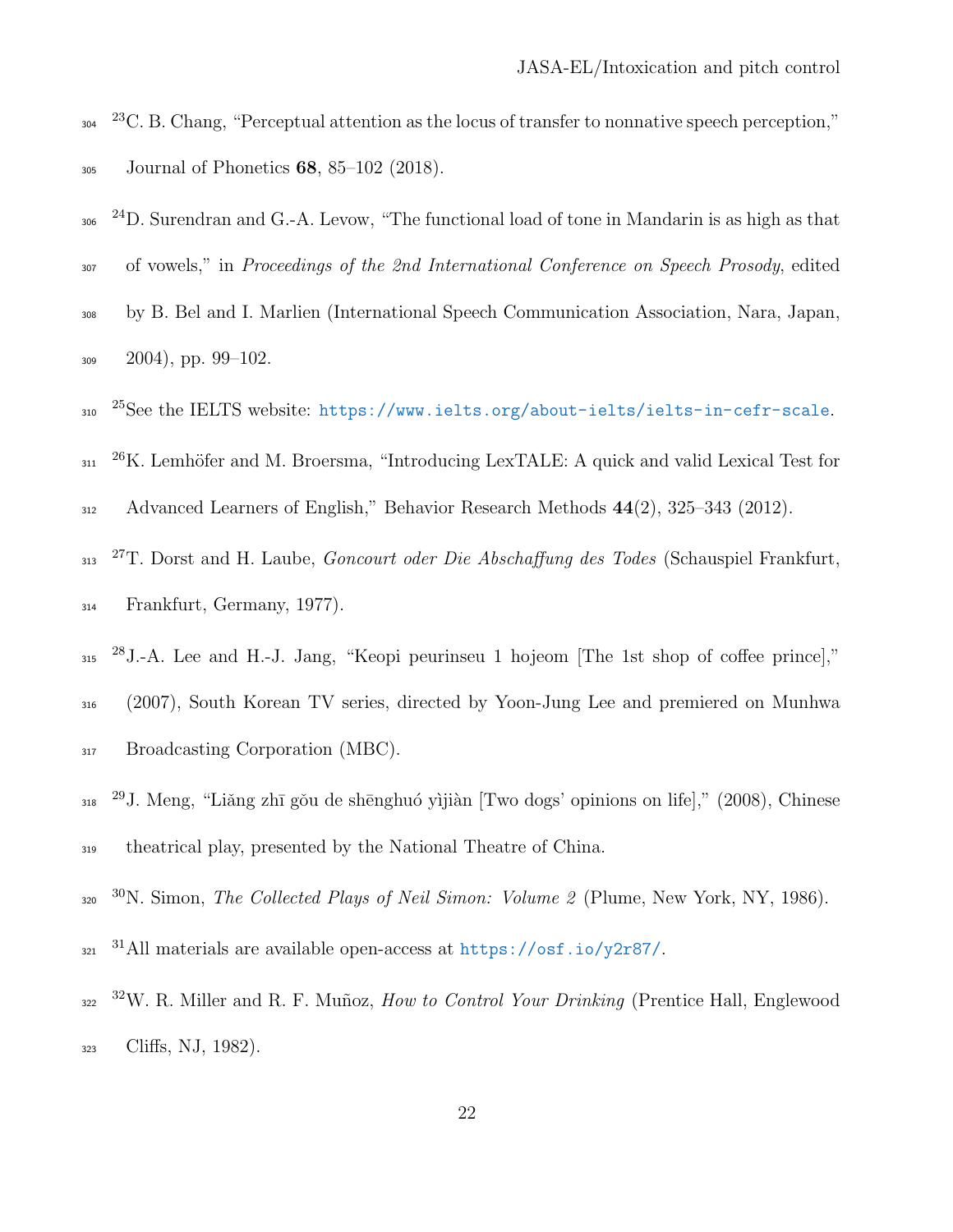- <span id="page-22-0"></span> $334$   $33$  F. Schiel and C. Heinrich, "Disfluencies in the speech of intoxicated speakers," International 325 Journal of Speech Language and the Law  $22(1)$ ,  $19-34(2015)$  doi:  $10.1558/j$  jsll.v22i1. <sup>326</sup> [24767](https://doi.org/10.1558/ijsll.v22i1.24767).
- <span id="page-22-1"></span>327 <sup>34</sup>A. Cutler and C. G. Henton, "There's many a slip 'twixt the cup and the lip," in On Speech 328 and Language: Studies for Sieb G. Nooteboom, edited by H. Quené and V. van Heuven <sup>329</sup> (Landelijk Onderzoekschool Taalwetenschap, Utrecht, 2004), pp. 37–45.
- <span id="page-22-2"></span> $330<sup>35</sup>P$ . Boersma and D. Weenink, "Praat: Doing phonetics by computer," (2016), version 6.0.19.  $\frac{331}{2}$  http://www.praat.org.
- <span id="page-22-4"></span><span id="page-22-3"></span>36 <sup>332</sup> The dataset is available open-access at <https://osf.io/d9e78/>.
- 333 <sup>37</sup>A. Kuznetsova, P. B. Brockhoff, and R. H. B. Christensen, "lmertest package: Tests in  $\frac{334}{100}$  linear mixed effects models," Journal of Statistical Software 82(13), 1–26 (2017).
- <span id="page-22-5"></span><sup>38</sup>R Development Core Team, "R: A language and environment for statistical computing,"  $336$  (2018), version 3.5.2. http://www.r-project.org.
- <span id="page-22-6"></span>337 <sup>39</sup>M. Wissmann, H. Toutenburg, and Shalabh, "Role of categorical variables in multicollinear-
- <sup>338</sup> ity in the linear regression," Technical Report 008, Department of Statistics, Univer-
- <sup>339</sup> sity of Munich, Munich, Germany (2007), [https://epub.ub.uni-muenchen.de/2081/1/](http://https://epub.ub.uni-muenchen.de/2081/1/report008_statistics.pdf) <sup>340</sup> [report008\\_statistics.pdf](http://https://epub.ub.uni-muenchen.de/2081/1/report008_statistics.pdf).
- <span id="page-22-7"></span><sup>40</sup>This is because the longer the utterance duration, the more  $f_0$  observations there will be
- <sup>342</sup> within that utterance. On the one hand, more observations could tend to lower variability,
- 343 because the number of observations sits in the denominator of the  $SD$  formula. On the other